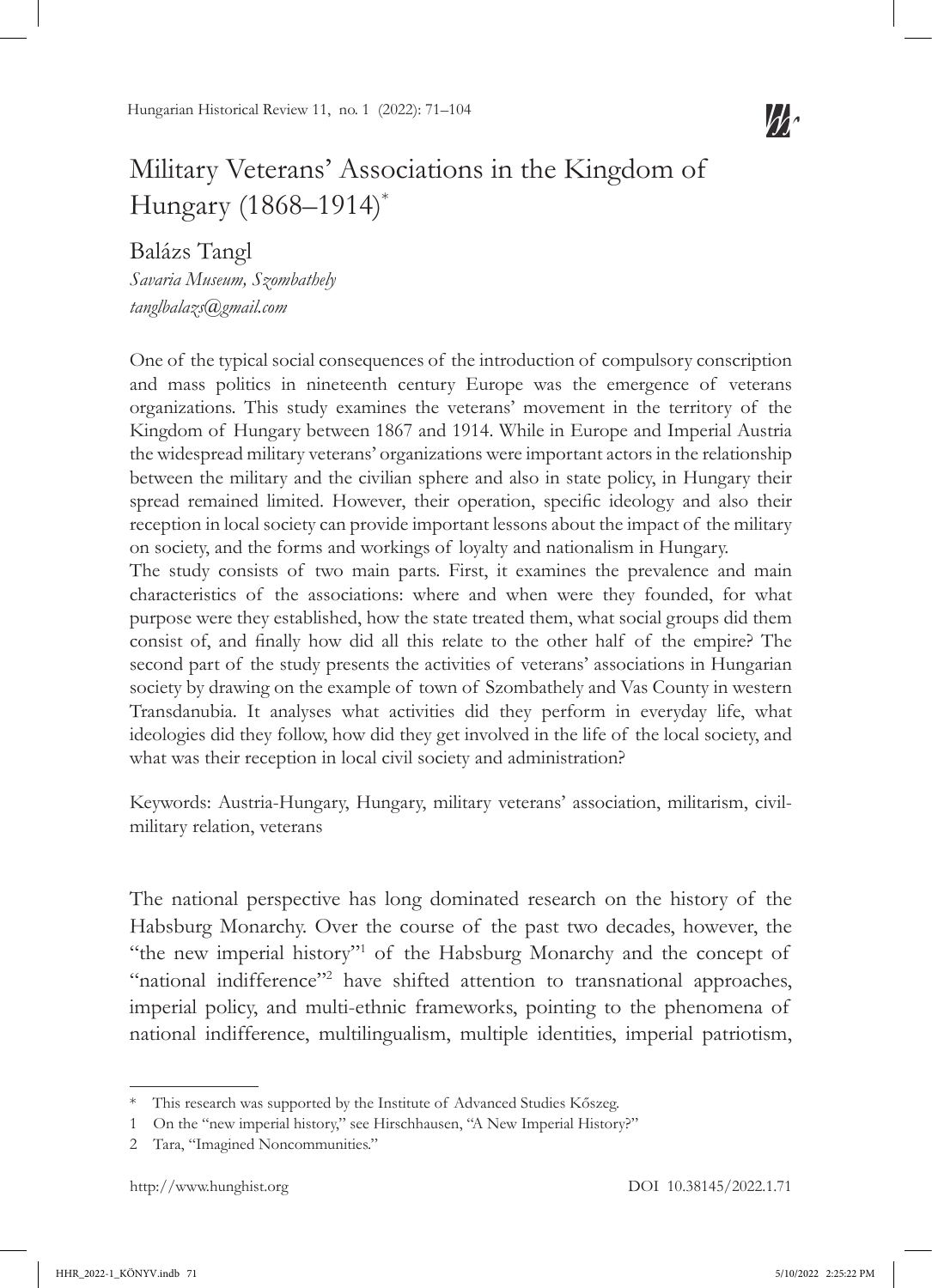and dynastic loyalties.<sup>3</sup> These theories have significantly altered the image of the Habsburg Monarchy, making it clear that the concepts of multinational empire and nation were compatible rather than competing categories and also highlighting the limits of national mobilization and the importance of dynastic loyalty (though without forgetting or ignoring the limits of this loyalty). Research, however, has focused primarily on the western half of the Monarchy, and with the exception of a few scattered research endeavors, Hungary's place in this narrative remains largely unclear.4

The Imperial and Royal Army was one of the most important institutional pillars of dynastic loyalty and patriotism. In recent decades, historical research in a number of European countries has shown that armies based on the general conscription and military symbols and traditions played a decisive role in building national identity, mobilizing the population for national purposes, and thus militarizing society at the turn of the century.5 One of the most important areas in which civil society and military society intersected were the military veterans' organizations, which in parallel with the emergence of mass politics became a hotbed of militarism. The *Kyffhäuserband* (an umbrella organization of veterans), for example, with its 2.8 million members, had become one of the largest societies in Germany by 1913. These associations had a strong nationalistic, authoritarian and militaristic character, which was also propagated in the wider society.<sup>6</sup>

Similar trends were underway in the Habsburg Monarchy, but of course in a different social, historical, and political context. Although general conscription was introduced in 1868, the Habsburg Army was organized around a supranational ideology which was unique in Europe. The cornerstones of this ideology were loyalty to the emperor and the common fatherland and the equality of nationalities and religions. Since there was no dominant nation in the Monarchy, the army did not symbolize the "nation in arms," but rather was an embodiment of the community of the peoples of the empire as a whole. The army, too, was not a "school of the nation," but a "school of the peoples."<sup>7</sup>

<sup>3</sup> Cole, *Visions and Revisions of Empire*; Berger and Miller, "Building Nations In and With Empires"; Judson, *The Habsburg Empire*; Unowsky, *Patriotism*; Cole and Unowsky, *Limits of Loyalty*.

<sup>4</sup> Gerő, *Emperor Francis Joseph*; Gyáni, *The Creation of the Austro-Hungarian Monarchy*.

<sup>5</sup> See Vogel, *Nationen im Gleichschritt*; Frevert, *A Nation in Barracks*; Weber, *Peasents into Frenchman*.

<sup>6</sup> Rohkrämer, *Militarismus der kleinen Leute.*

<sup>7</sup> Allmayer-Beck, "Die bewaffnete Macht," 88–99; Hämmerle, "Die k.(u.)k. Armee," 175–85; Tangl, "Ezredideológiák." For an international perspective, see Leonhard and Hirschhausen, "Does the Empire strike back?"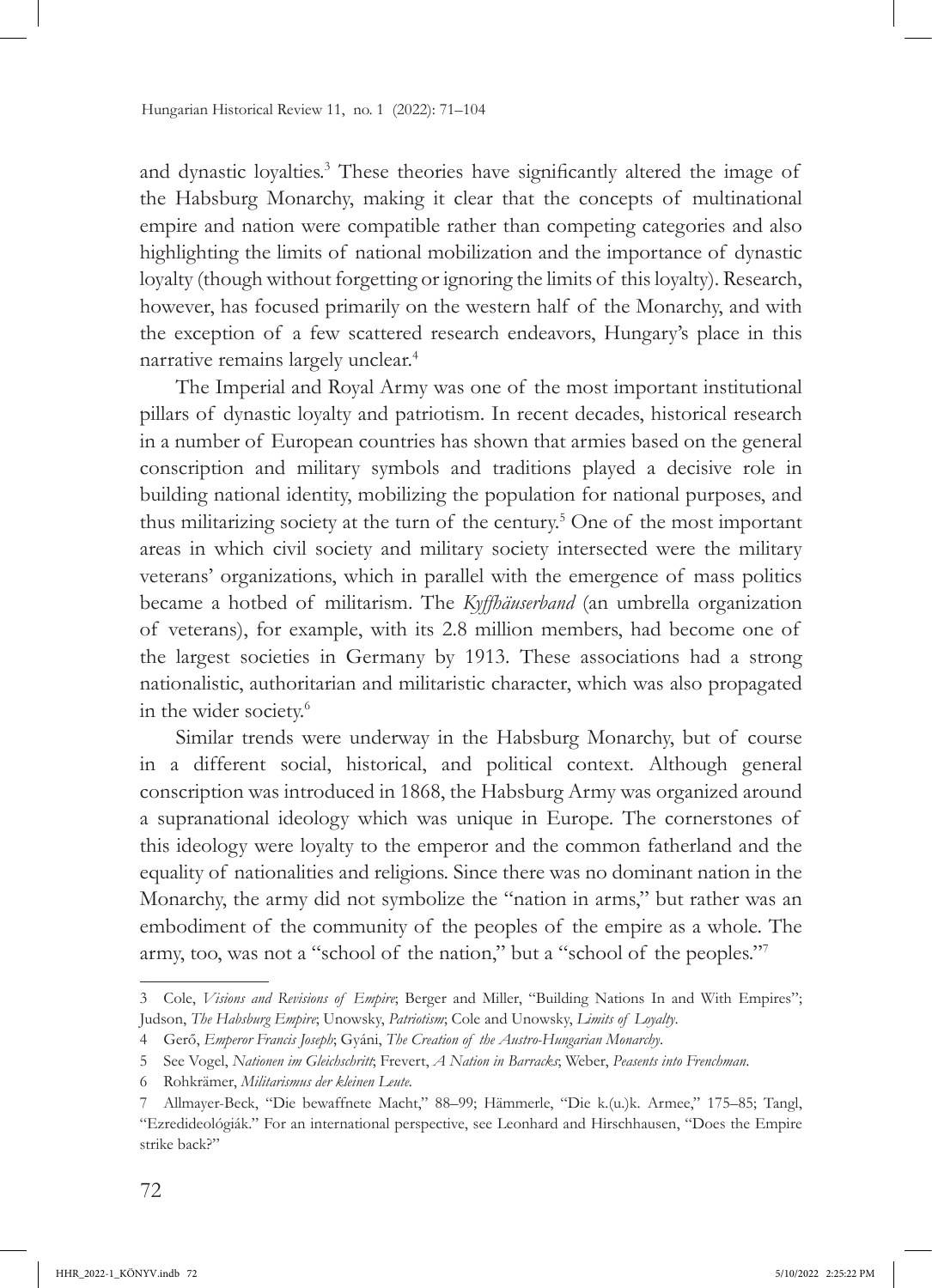The military culture developed by the army had an impact on wider society. In his work on military culture and the veterans' movement which emerged in the 1870s , Laurence Cole draws (at least) two important conclusions. He argues that "a process of societal militarization took place in imperial Austria during the second half of the nineteenth century, much as occurred in other European countries," and "a considerable reservoir of dynastic loyalty and 'pro-Austrian' sentiment existed across the multinational state."<sup>8</sup> Of course, veterans were influenced by nationalism (in Bohemia more than anywhere else), but this did not affect their patriotism. Rather, it merely changed the language they used to express it. In Austria, however, military culture also contributed to the polarization of society as opposition emerged to the militarism and "certain circles of society rejected involvement in activities associated with or symbolized by military veterans." Thus, Cole agrees with István Deák's assessment, according to which the society of Habsburg Monarchy was divided not only nationally but also ideologically and socially.9

Cole's work does not deal with the case of Hungary, and his hesitancy to do so suggests that the distinctive position of the country should be the subject of separate study.<sup>10</sup> With the Austro-Hungarian Compromise in 1867, Hungary, which had always occupied a special place in the Habsburg Monarchy, gained full internal autonomy with the exception of foreign affairs, military matters, and certain economic questions. Multilingual and multi-religious but governed by the Hungarian liberal elite, Hungary (in contrast with Imperial Austria) defined and organized itself as a nation state in which the dominance of Hungarian nationalism prevailed, while the nationality movements were ever more restricted.<sup>11</sup> For this reason, the lack of a national army was the Achillesheel of Hungarian politics, and the ideology on which the Imperial and Royal Army's claim to legitimacy was founded was a constant target of Hungarian nationalists, even if the relationship between the army and Hungarian society had become harmonic and close in everyday life by the turn of the century.<sup>12</sup> Another significant and, from the perspective of the development of military veterans' associations (MVAs), important difference was the absence in Hungary

<sup>8</sup> Cole, *Military Culture*, 308 and 322.

<sup>9</sup> Ibid., 311. Also see Stergar, "Ljubljana Military Veterans."

<sup>10</sup> Among Hungarian historians, András Cieger was the only one to deal shortly with Hungarian veterans' associations in one of his works. Cieger, *1867 szimbolikus világa*, 93–95.

<sup>11</sup> Varga, *The Monumental Nation*.

<sup>12</sup> For the relationship between the Habsburg Army and Hungarian society, see Hajdu, *Tisztikar és középosztály*; Péter, "The Army Question."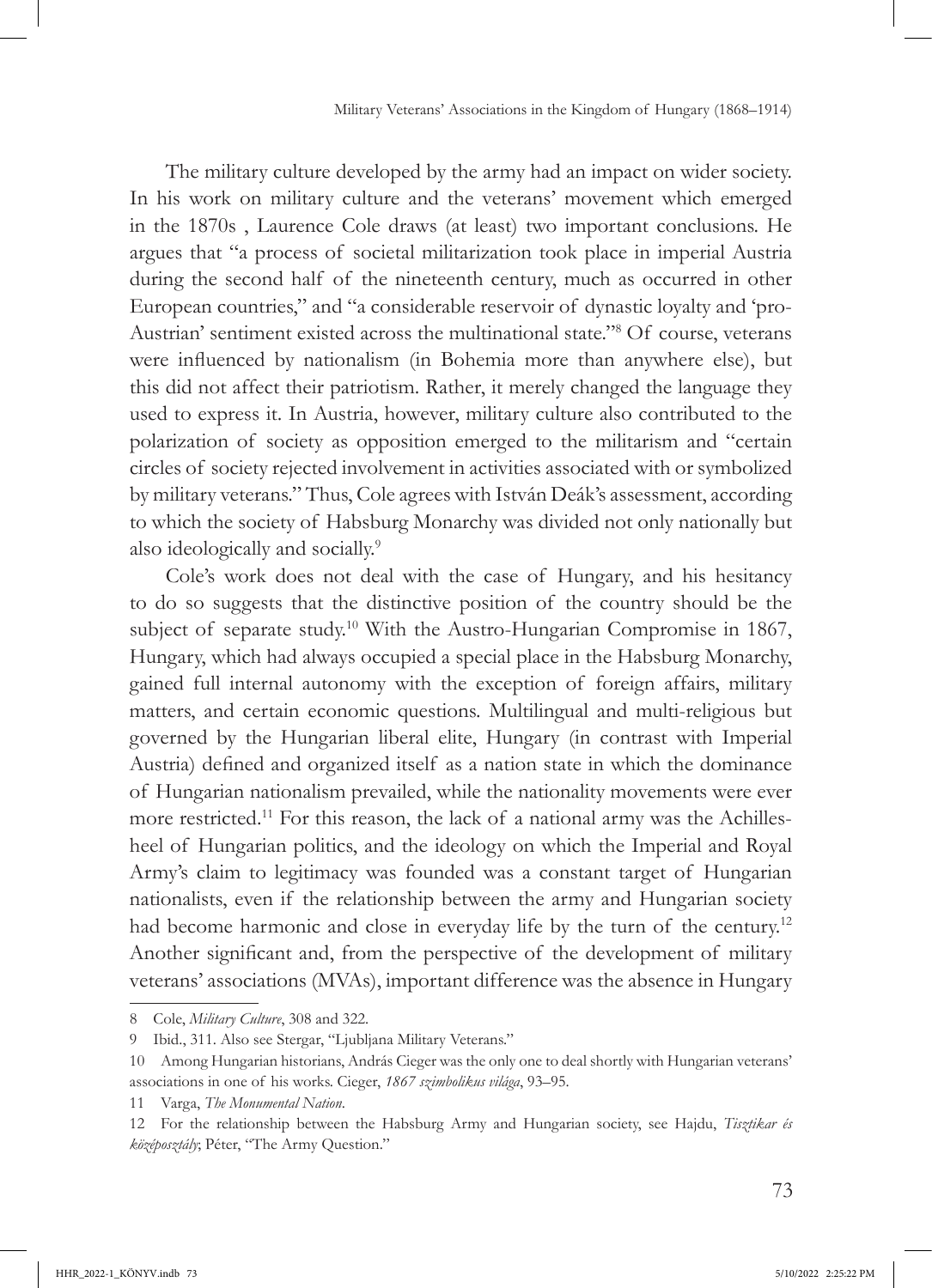of any modern mass politic. While the gradual extension of the right to vote in Austria eventually led to the introduction of universal and equal suffrage for all men in 1907, in Hungary, only a narrow section of society was able to take an active part in politics throughout the whole period.13

In this essay, I investigate the  $MVAs<sup>14</sup>$  in the Kingdom of Hungary, not including Croatia-Slavonia. While in Europe and Imperial Austria the widespread MVAs were important actors in the relationship between the military and the civilian sphere and also in state policy, in Hungary, their memberships remained low, and they were established mainly in German-speaking territories and larger towns. For this reason, they attracted less interest from the state. However, their spread, operation, and specific ideology and also their reception in local society can provide important lessons not only about the impact of the military on society, but also about the forms and workings of loyalty and nationalism in Hungary.

The paper divided into two main parts. In the first, I discuss the prevalence and general characteristics of MVAs in the country and the relationship of the state to these associations. I also consider how the circumstances of these associations compare to the circumstances of similar associations in the other half of the Monarchy. In the second section, I shift perspective and, drawing on the example of Vas County in western Hungary, I examine the MVAs activities, the ideology represented by their members, and the reception of these associations in local civil society. As the MVAs in Hungary were mainly concentrated in the larger towns and in areas inhabited with German-speaking<sup>15</sup> populations (first and foremost in the western Transdanubian region), Vas County offers an ideal case on the basis of which some general conclusions can be drawn.

Finally, it must be emphasized that the present study is about the veterans' associations founded by the members of the Imperial and Royal Army and the Royal Hungarian Honvéd Army *(königlich-ungarische Landwehr),* which was established with the army reform of 1868. I do not intend to deal with the Hungarian Honvéd Associations founded by the veterans of the Hungarian War

<sup>13</sup> Gerő, *Az elsöprő kisebbség*.

<sup>14</sup> The modern Hungarian language uses the word *veterán*, but in the late nineteenth century, the archaic words *hadastyán* and *aggharcos* were still used. In the study, for the sake of simplicity, I will use the abbreviation MVA (Military Veterans' Association) to name each association.

<sup>15</sup> In Hungary, the contemporary censuses asked about mother tongue, not nationality. Thus, no ethnic statistics are available regarding the age. For the problems of the linguistic data of the Hungarian censuses, see: Kövér, "Statisztikai asszimiláció."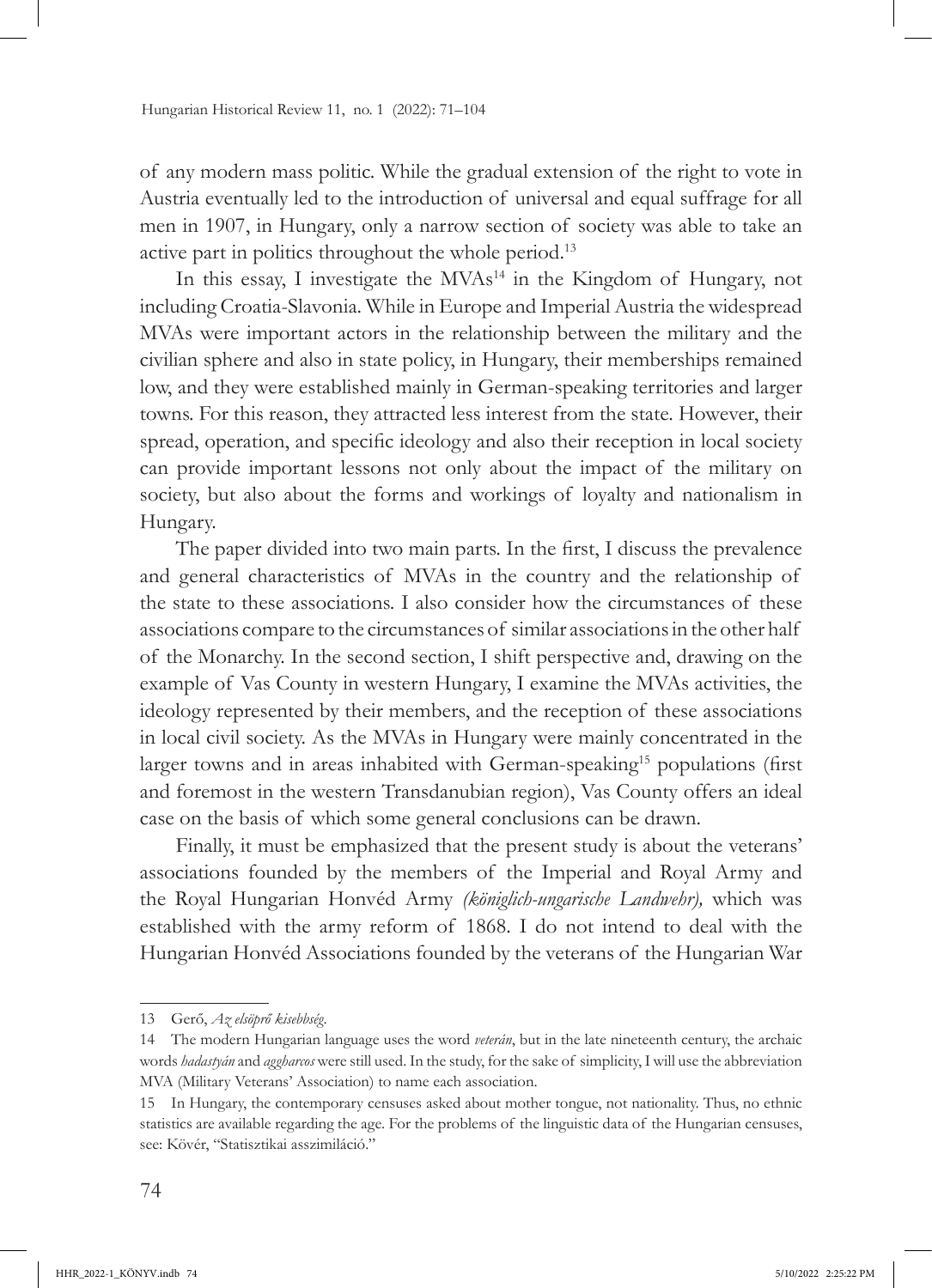of Independence of 1848–49 and made the subject of a fairly sizeable amount of the secondary literature.

# *Military Veterans' Associations in the Kingdom of Hungary*

The first MVA to function as an association in the modern sense of the word in the Habsburg Monarchy was founded in Reichenberg in Bohemia (today Liberec, Czech Republic) in 1821. Similar associations began to appear more and more frequently in the second half of the century, in parallel with the introduction of general conscription in 1868 and the granting of the right to freedom of association under the Fundamental Laws of 1867. By the turn of the century, the MVAs had become one of the most numerous types of civil association in Imperial Austria.16 In his work, Cole makes note of at least 2,800 MVAs before World War I, but he estimates their real number to be at least 10 to 20 percent higher. We know even less about the actual number of members of these associations, but it probably ran into the hundreds of thousands. 98 percent of the associations were founded in Bohemia, Moravia, Silesia, and the Hereditary Lands, while only a few dozen were established in Galicia, Bukovina, and Dalmatia, which had a lower standard of living and had been integrated into the Monarchy and its military system only towards the end of the eighteenth century and the beginning of the nineteenth.<sup>17</sup>

Compared to its western neighbor, in Hungary, the MVAs spread at a much slower pace and only to a limited, geographically relatively well-delimited extent. The MVAs began to appear in the 1870s, after the Austro-Hungarian Compromise, when the right of association and assembly became free.<sup>18</sup> Unfortunately, it is extremely difficult to estimate the number of MVAs in Hungary. During the Dualist era only a single census of associations was held (in 1878), according to which there were only 13 MVAs with a total of about 3,000 members.<sup>19</sup> In

<sup>16</sup> Cole, *Military Culture*, 126–29.

<sup>17</sup> In 1913, the *k.k. Österreichischen Militär-Veteranen Reichsbund* had a total of 1,656 MVAs with a total of 209,761 members. However, more than a third of the Austrian MVAs (mainly Czech, Slovenian, and Italian) did not join the federation. Cole, *Military Culture*, 130.

<sup>18</sup> In Hungary the establishment of associations was not regulated by law, only by a ministerial decree. According to this, the state limited its right of supervision to a minimum. The formation of associations was free, but the statutes required the approval of the Ministry of the Interior, while the operation of the associations was supervised by the local legislature. A m. kir. belügyministernek 1873. ápr. 29-én 1394. sz. a. kelt rendelete az egyesületek ellenőrzése tárgyában, *Magyarországi Rendeletek Tára, 1873*, 131–34.

<sup>19</sup> Varga, *Magyarország egyletei és társulatai*, 522.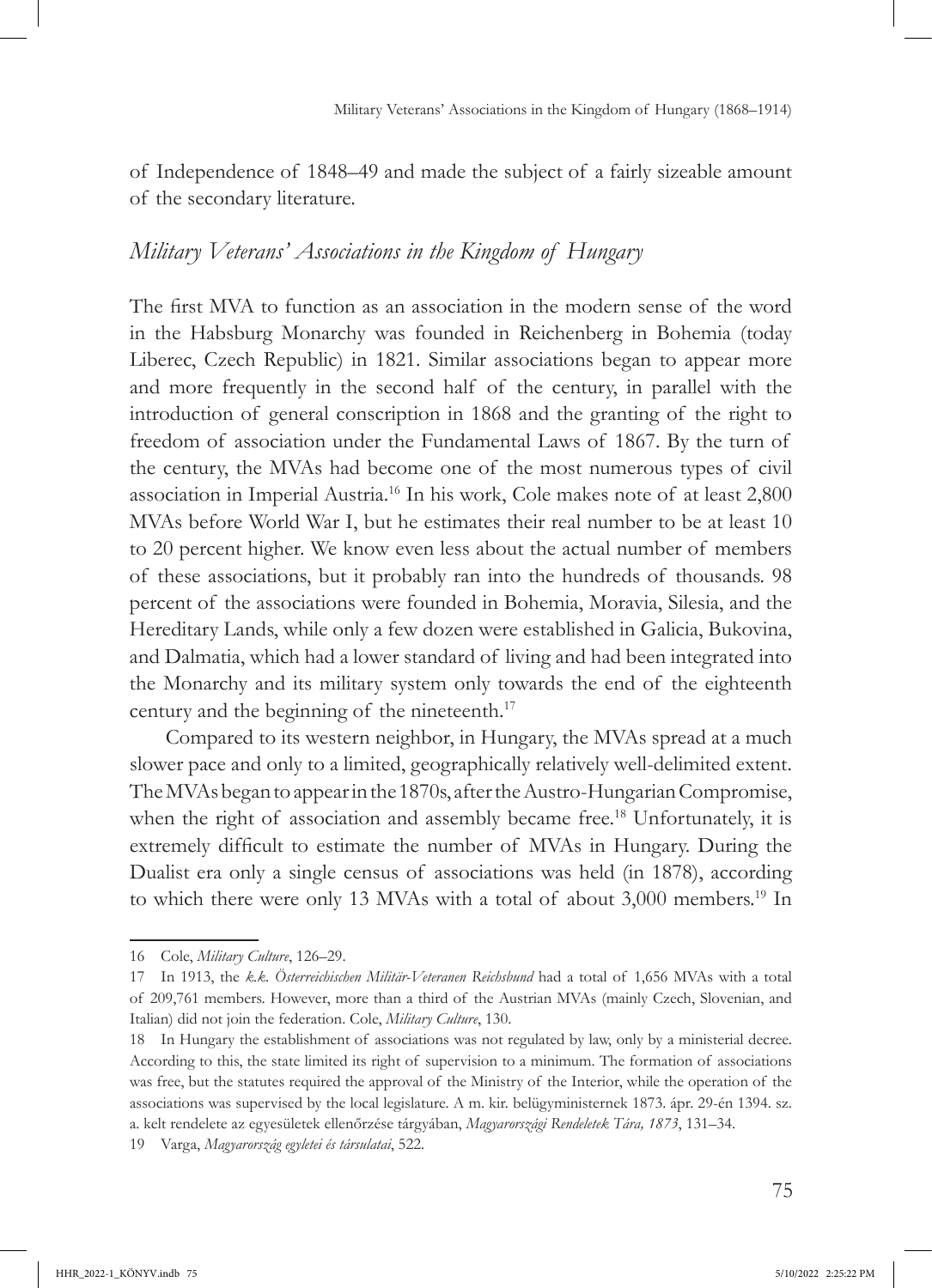addition, a survey prepared by the Ministry of Interior for the Ministry of Defense during the preparatory work for the Law of *Népfelkelés (Landsturm)* in  $1883^{20}$  listed some 21 associations.<sup>21</sup> Although it is certainly possible that the figures given in the two sources are unreliable or imprecise, these numbers are still strikingly low, as at least 883 such associations had already been established in Imperial Austria.<sup>22</sup>

Since there are no available census data for the later period, I tried to find another way to determine how many MVAs had been formed in Hungary by the outbreak of World War I. In addition to the two sources mentioned above, I used the statutes approval published in the official gazettes *(Budapesti Közlöny* and *Belügyi Közlöny*)<sup>23</sup> and the association database of the National Archives.<sup>24</sup> According to the sources, the first MVA in Hungary was founded in Királyfalva (today Königsdorf, Austria) in Vas County in 1874, followed by about 100 more over the course of the next 40 years. Of course, this does not mean that there were exactly that many MVAs in the country at the outbreak of war. In Budapest, for example, ten MVAs were founded in the 1870s and 1880s, but by the turn of the century, their number had fallen to five, primarily because some of them had merged together.<sup>25</sup> There were similar mergers elsewhere. The Pécs MVA, founded in 1875, was merged into the Baranya County MVA in 1906.26 Of course, there may also have been several associations which were disbanded without legal succession. Nevertheless, the operation of associations was generally quite stable. In Vas County, for example, a total of 17 associations were formed during the period, they were all still in operation at the outbreak of World War I.<sup>27</sup> Similarly, of the five associations established in Baranya County, all but the abovementioned Pécs MVA survived until the war.<sup>28</sup>

The MVAs in Hungary were established in two distinct periods. The first period was in the second half of the 1870s and the first half of the 1880s, when

<sup>20</sup> The Hungarian *m. kir. Népfelkelés* (in Austria, *k.k. Landsturm*) was a reserve force intended to provide replacements for the first line units. It was established in 1886 by Law XX.

<sup>21</sup> MNL OL K150 1883. VII. 8. 5323.

<sup>22</sup> Cole, *Military Culture*, 130.

<sup>23</sup> The two journals are available in digitized and searchable form at https://adt.arcanum.com/hu/.

<sup>24</sup> The database contains a list and markings of association documents remaining in the archives of the Ministry of the Interior: https://adatbazisokonline.hu/adatbazis/polgari-kori-egyesuletek.

<sup>25</sup> *Budapesti czím és lakjegyzék, 1891–1892*, 220–29, *Budapesti czím és lakjegyzék, 1913*, 512 and 552.

<sup>26</sup> Rayman, "Pécsi és baranyai hadastyán egyletek," 192.

<sup>27</sup> MNL VaML IV. 405. b. Census of associations.

<sup>28</sup> Rayman, "Pécsi és baranyai hadastyán egyletek," 195.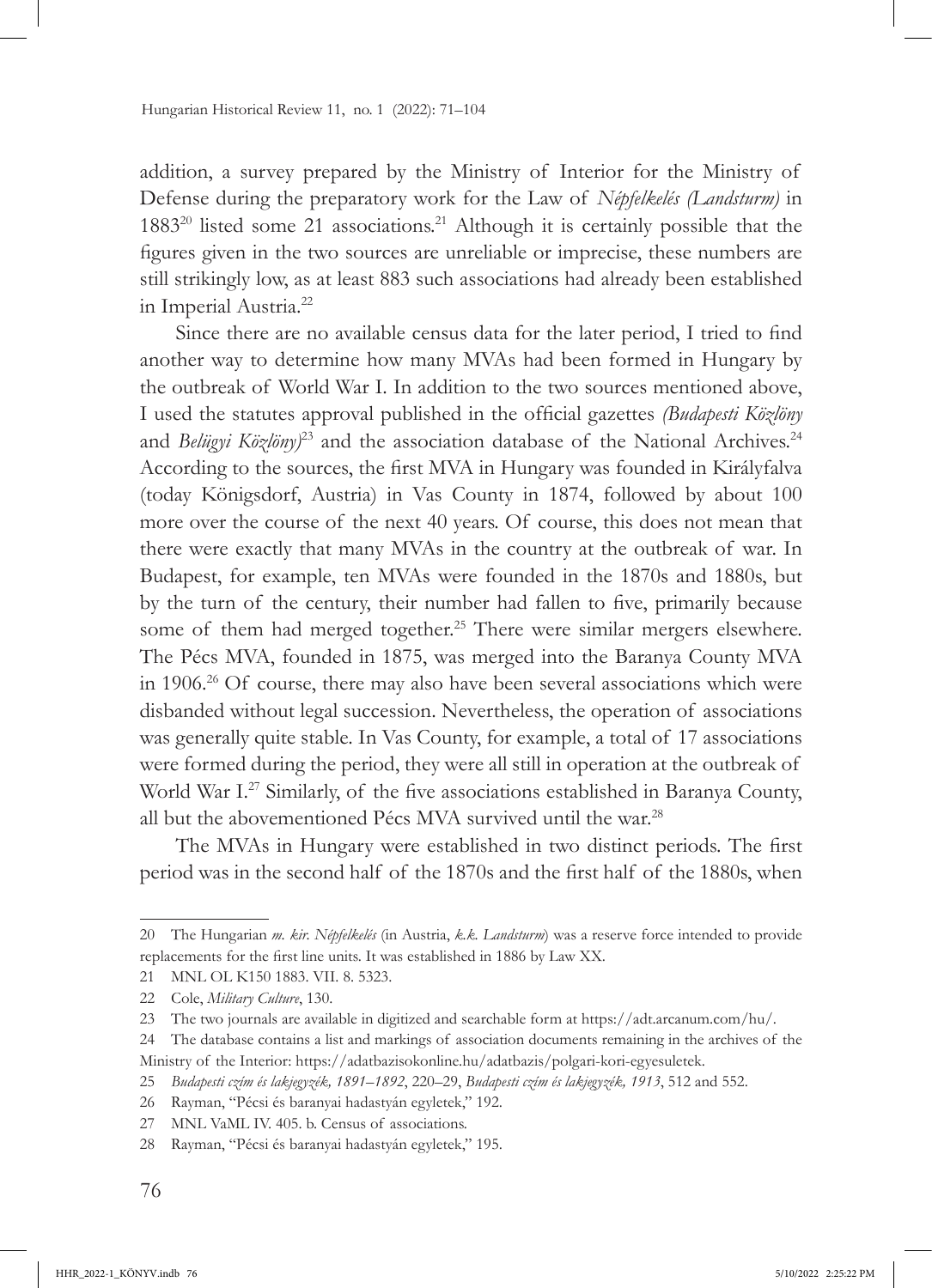the MVAs were formed primarily in towns and to lesser extent in some villages in western Transdanubia. The second period was from the turn of the century until World War I, when MVAs were formed mainly in larger villages in western Transdanubia and only to a lesser extent in the towns. An important difference between the two periods is that in the 1870s and 1880s, the associations were formed primarily by war veterans, while after the turn of the century, they were formed by veterans of the peacetime army.

Compared to Austria or Germany, politics played no or only a negligible role in the spread of MVAs. Not surprisingly given their small number, their social impact remained largely local, and one cannot speak about a general veterans' movement throughout the country. The Hungarian state thus understandably paid little attention to the MVAs. The Austrian state, in contrast, began encouraging the spread of MVAs in the 1890s as an important institution of patriotism, and it also played an active role in creating a common federation (thereby also trying to increase the state control over the associations). The success of MVAs meant pressure from below, and this played an important part in obliging the state to react.<sup>29</sup> Thing unfolded very differently in Hungary, however. The MVAs, of which there were comparatively few, did not really arouse the interest of the state, neither in a positive nor in a negative sense. The state did nothing to hinder the spread of MVAs, nor did it do anything to help them. It essentially remained indifferent to them throughout the whole period. The biggest problem the associations faced was caused by their uniforms. The MVAs tried to make themselves as similar as possible to the army through their flags, uniforms, and side weapons (in contrast to Austria, where side weapons were forbidden). However, the use of uniforms which closely resembled the uniforms actually in use by the army was expressly forbidden by the military. In 1884, the Minister of Defense drew the attention of the Minister of Interior to this in a special transcript, and in 1896, a general review of the uniforms was ordered.30

The geographical location of the MVAs can also be well defined. They were established mainly in western and southern Transdanubia, in the western part of present-day Slovakia, in Budapest, in two Transylvanian Saxon counties in Brassó, (Brasov today Romania and Nagyszeben (Sibiu today Romania) and, finally, in southern Hungary: in the Bánát and Bácska. There were also a few associations

<sup>29</sup> Cole, *Military Culture*, 268–307.

<sup>30</sup> MNL OL K150 1888.VII.8.31554.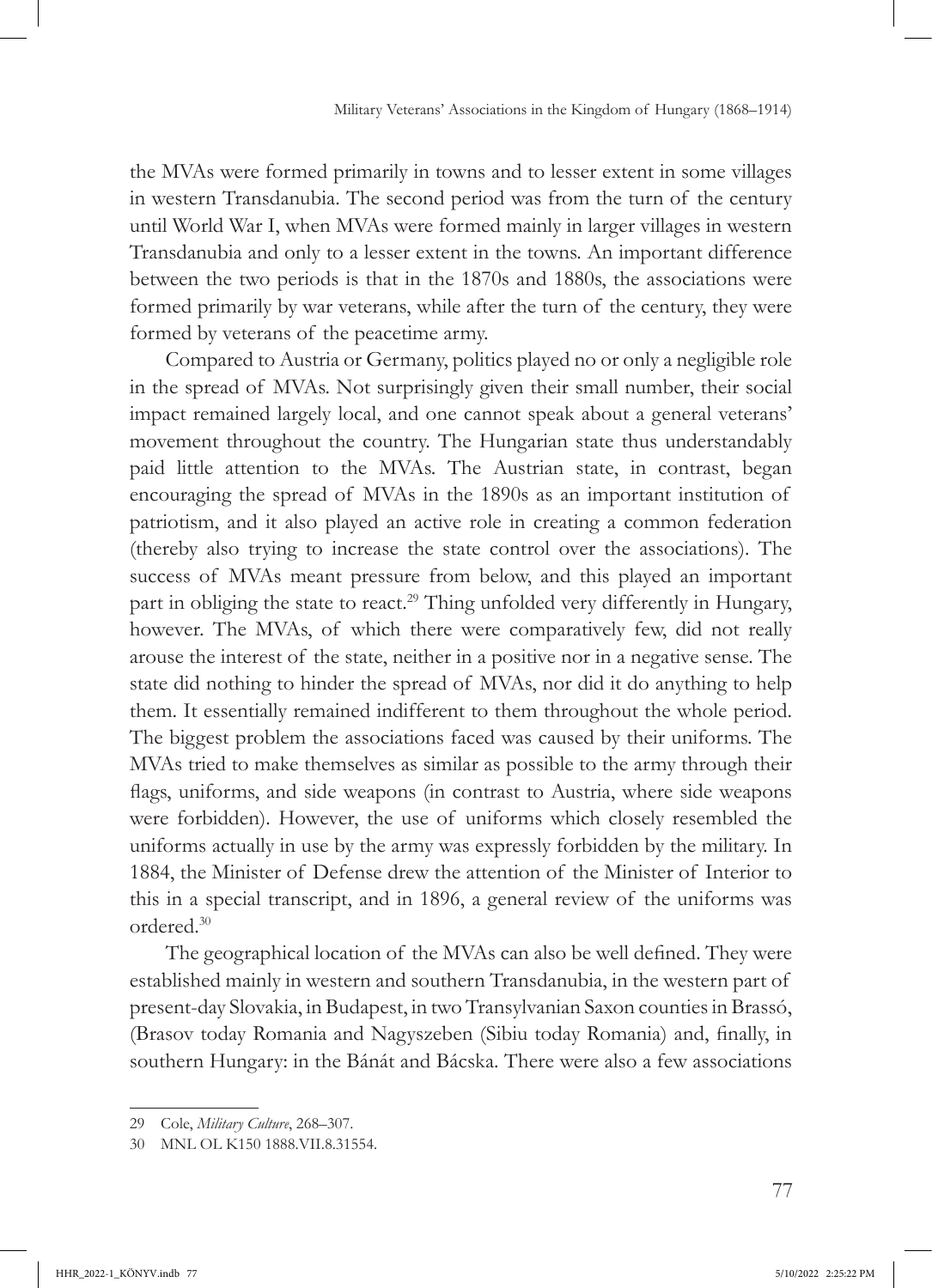scattered across other parts of the country. Like their Austrian counterparts, the associations were formed on a territorial basis, recruiting members from a particular town, neighborhood, or county.<sup>31</sup>

The regions mentioned above had one thing in common: they all had a significant German-speaking population (although they were extremely heterogeneous in terms of language, religion, culture, history, and living conditions). The western villages of Vas and Sopron Counties were inhabited by the predominantly Catholic and to a lesser extent Lutheran "Hientzen," while in Moson County one found the Catholic "Heidebauers." Transylvania was home to the largely Lutheran Saxons, who had enjoyed considerable privileges and autonomy before the Austro-Hungarian Compromise. These German settlements can be traced back to the Middle Ages. The Bácska and Bánát were home to the Catholic "Swabians," who had come from southern Germany in the eighteenth century after the expulsion of the Ottomans. The southern Transdanubian Baranya County was home to the so-called "Stiffollers."<sup>32</sup>

The German minorities undoubtedly played a decisive role in the formation of the MVAs, as most of the MVAs were established in German-speaking settlements. However, this did not mean that MVAs spread exclusively among German speakers. They could also be found in some Croatian and Slovak villages in Sopron and Pozsony County on the Austrian border. In addition, the Hungarian-speaking population in the larger towns of Transdanubia established their own MVAs, for example in Szombathely, Győr, Zalaegerszeg, Nagykanizsa, Pécs, and Mohács, as well as in the other towns of the country, such as Miskolc, Marosvásárhely (today Târgu Mureş, Romania), one of the main Székely centers), and even in towns on the Great Plain, such as Szeged and Hódmezővásárhely. Finally, in towns with mixed populations such as Budapest, Sopron, Pozsony (today, Bratislava, Slovakia), Óvár, Arad (today Arad, Romania), Nyitra (today Nitra, Slovakia), Újvidék (today Novi Sad, Serbia, and Temesvár (today Timişoara, Romania), the German and Hungarian-speaking populations set up associations together. No MVAs, however, were found among the majority of Hungarians and other nationalities of the country, or in other words in the Slovene, Slovak (except along the Moravian border), Ruthenian, Romanian, or Serbian settlements.

<sup>31</sup> Cole, *Military Culture*, 129.

<sup>32</sup> On the history of the Germans in Hungary, see Seewann, *A magyarországi németség története*.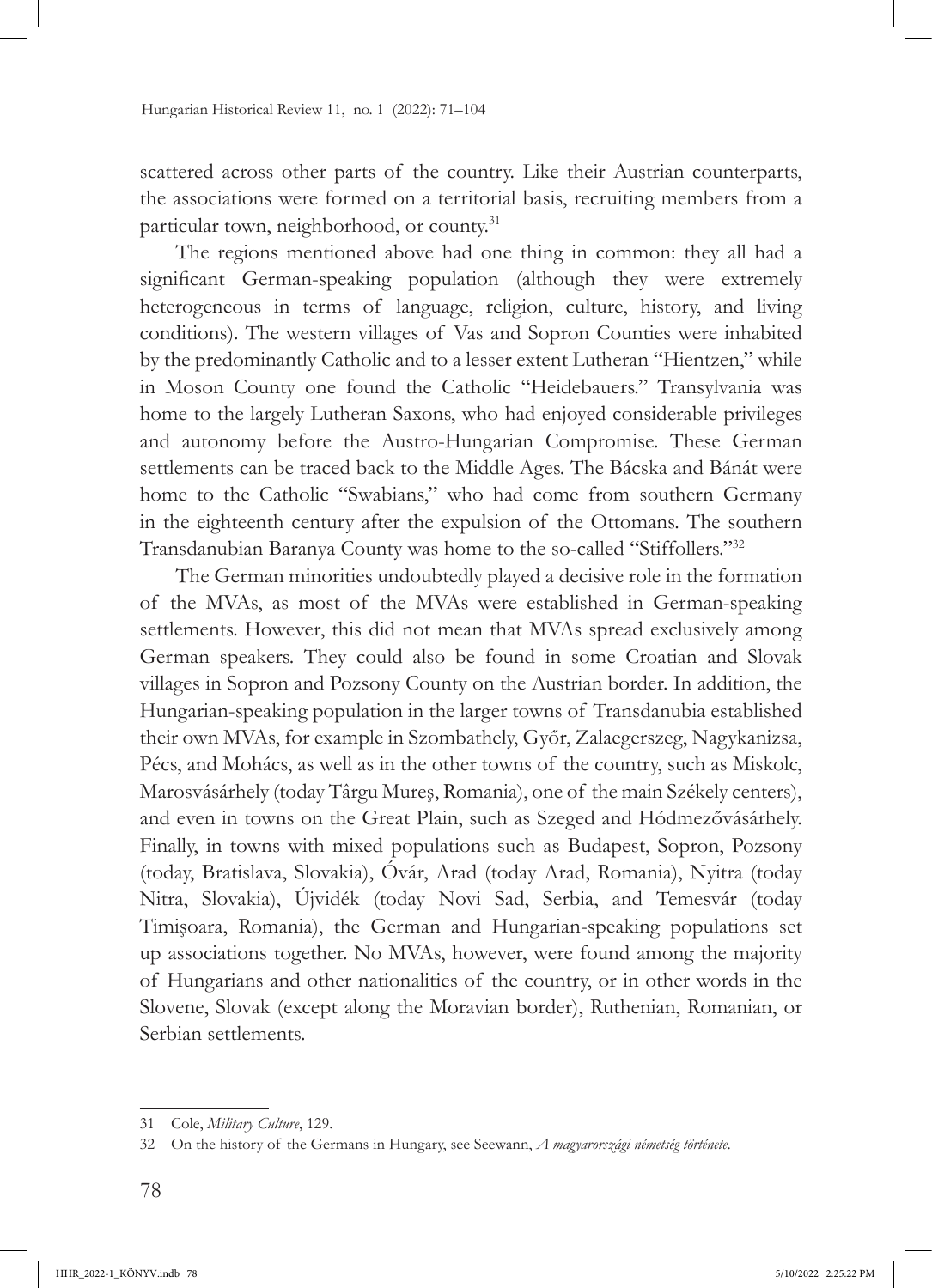The prevalence of MVAs (like associations in general), were also closely related to the spread of the literacy. With the exception of Hientzen villages in Vas and Sopron Counties, the vast majority of MVAs were formed in towns and in some large villages. The literacy rate of the total population of these settlements was well above the local and national average, which was only 58 percent in 1910. In Vas and Sopron Counties the literacy rate was 70 percent and 74 percent. In Bács-Bodrog County, it was 58 percent, in the settlement of Szeghegy (today Sekić, Serbia), it was 79 percent , and in Apatin (today Apatin, Serbia) it was 84 percent. MVAs were established in both settlements. Similarly, 68 percent of the total population of Stájerlakanina (today Anina, Romania) could write and read, while the average rate in Krassó-Szörény County was only 45 percent. Finally, the literacy rate in Niczkyfalva (today Niţchidorf, Romania) in Temes was 71 percent, while the county average was 54 percent.<sup>33</sup>

The most important factor in the development of the MVAs, however, was the proximity of Austria. It is no coincidence that half of the associations identified were formed in Moson, Pozsony, Sopron, and Vas Counties on the border of Austria and Moravia, and most of them were found in the western part of the area. In the case of the Nagyfalva (today Mogersdorf, Austria) MVA founded in Vas County in 1874, for example, the alispán (the deputy *főispán*, or lord lieutenant of the county) explicitly claimed in his report that the local people had taken their model from neighboring Styria.34 In the case of the MVA in Dobrafalva (today Dobersdorf, Austria), also established in Vas County, the local authorities welcomed the formation of the association, because earlier the veterans had joined the Styrian associations.<sup>35</sup> The cross-border relations are also illustrated by the fact that, in 1877, 30 MVAs in Hungary, Lower Austria, Bohemia, and Moravia wanted to form a federation called the *Allgemeine Österreichisch-Ungarischer Militär Veteranen Unterstützungs-Bund*. The federation would have included two associations from Hungary: the Sopron MVA and the Nagyszombat (today Trnava, Slovakia) MVA. However, the statutes of the federation did not win the approval of the Hungarian Ministry of the Interior, as the federation's headquarters were abroad and thus the Hungarian authorities would have had no influence on its composition and operation. The Ministry therefore did not allow the two Hungarian associations to join.<sup>36</sup>

<sup>33</sup> *A Magyar Szent Korona országainak 1910. évi népszámlálása. Első rész,* 47, 176–77, 180–81, 350–51, 356–57.

<sup>34</sup> MNL OL K150 1875.III.4.776.

<sup>35</sup> MNL VaML IV.401.b. 222/1886

<sup>36</sup> MNL OL K150 1876.III.4.4682.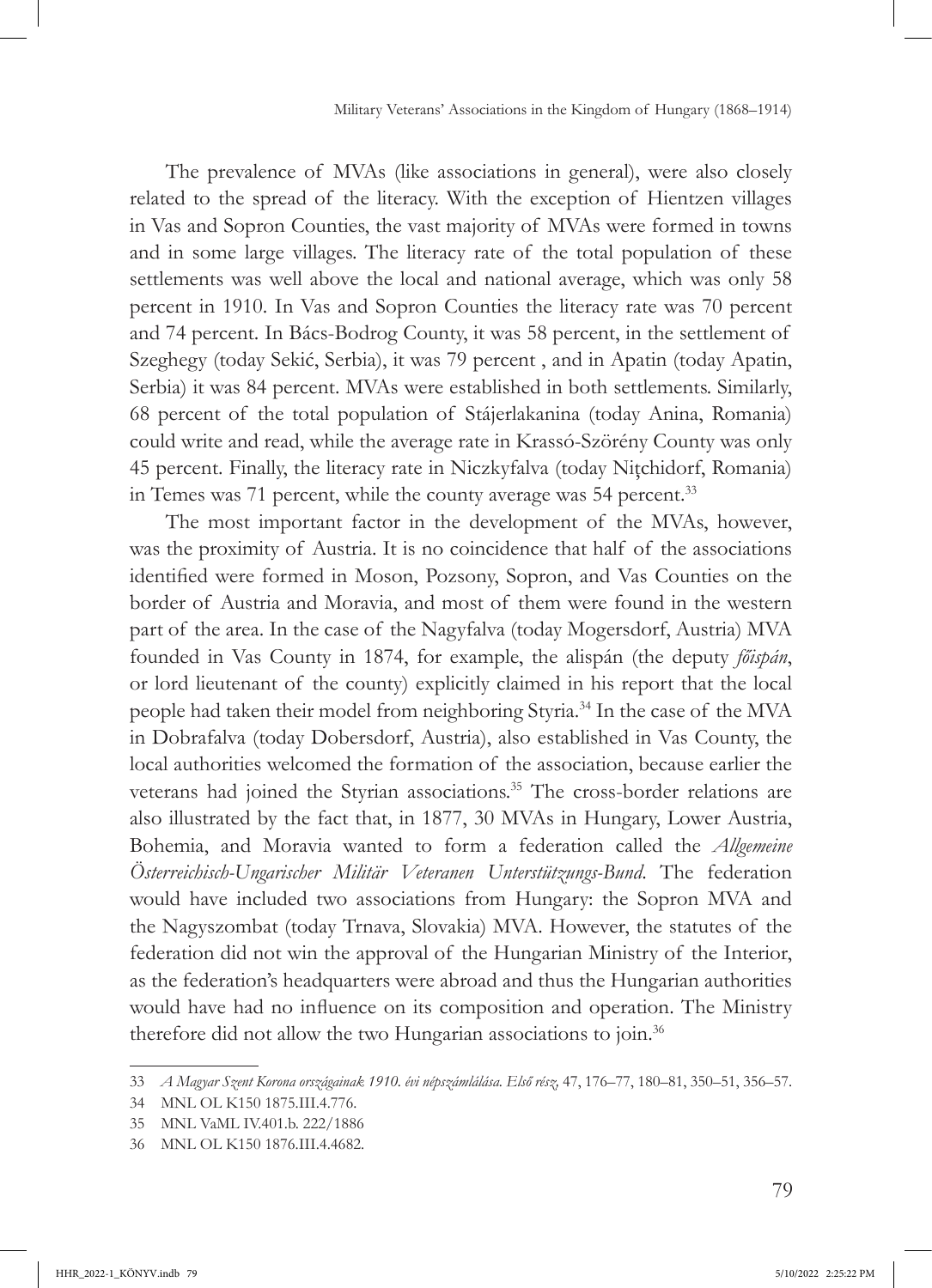Probably because there were comparatively few of them, the MVAs in Hungary did not form a common organization, and no attempt was made to form a federation apart from the attempt mentioned above. The MVAs were also unable to establish a viable permanent veteran press, although several attempts were made to do so, mainly in the capital. The Hungarian-German bilingual *Első Magyarországi Hadastyán Újság* (First Hungarian Veteran Journal) was launched in 1878, followed by the *Hadastyánok Lapja* (The Journal of Military Veterans) in 1882 and its German counterpart *Veteranen Zeitung*, and finally, in 1893, the bilingual *Magyar Hadastyán Újság* (Hungarian Veteran Newspaper). As individual initiatives, these newspapers were of low quality, and they published articles almost exclusively on the affairs in the capital. None of them lasted for more than a year, and unfortunately very few copies have survived.

It is even more difficult to determine the number of people who belonged to the various MVAs or and the social composition of these associations, as detailed censuses and membership lists are not available. However, there is some partial information on the basis of which a few general conclusions can be drawn. For example, a survey of associations in Vas County in 1892 and 1914 reveals that the MVAs in the villages had an average of 30–60 members, while in Szombathely, the county seat (with a population of 30,000), the MVA had 120 members.37 Similar proportions can be noticed in Baranya County. The Baranya County MVA in Pécs, the county seat (with a population of 47,000), had 111 members in 1901, while its two rural branches had 58 members in Pécsvárad and 25 in Hosszúhetény.<sup>38</sup> In Stájerlakanina, a small German-speaking town in Krassó-Szörény County in Bánát, had 61 members at the time of its formation.39 The Fiume (today Rijeka, Croatia) MVA had 99 members,<sup>40</sup> the Nezsider (today Neusiedl am See, Austria) MVA in the western part of the present-day Austria had 150,<sup>41</sup> the Arad MVA had 120,<sup>42</sup> and the Achduke Joseph I Pozsony MVA had over 100 members at the time of its formation.<sup>43</sup> In general, the associations established in villages and small towns had a membership of around 50 people, while in the larger towns they had over 100 members. The only exception was

<sup>37</sup> MNL VaML IV. 405. b. Census of associations.

<sup>38</sup> Anonymous, "Huszonöt éve," *Pécsi Figyelő*, June 22, 1901, 3.

<sup>39</sup> MNL OL K150 1885.VII.8.11379.

<sup>40</sup> MNL OL K150 1892.VII.8.32180.

<sup>41</sup> MNL OL K150 1876.III.4.23307.

<sup>42</sup> MNL OL K150 1888.VII.8.31554.

<sup>43</sup> MNL OL K150 1875.III.4.54388.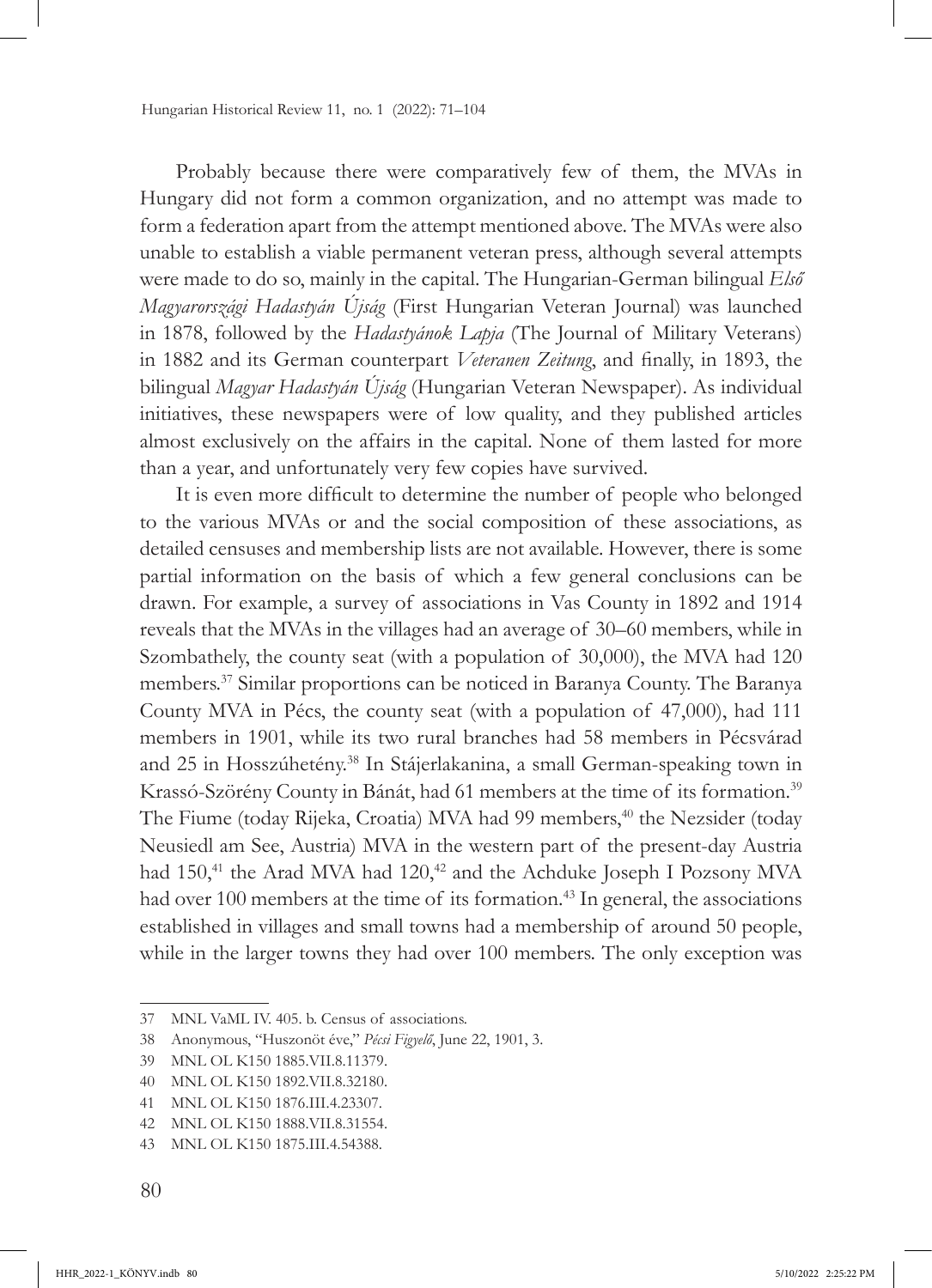Budapest, where the MVAs had 200–300 members or more.<sup>44</sup> Based on these facts, the total number people who belonged to one of the MVAs before World War I might have been between 10,000 and 15,000. For the sake of comparison, it is worth keeping in mind that the total population of Hungary in 1910 (excluding Croatia) was 18.2 million.

Unfortunately, even less is known about the social backgrounds of the people who belonged to the MVAs, as the few membership lists which survived do not include details concerning the members' occupations. One can only draw conclusions on the basis of the statutes and the reports received by the administrative authorities and the Ministry of Interior. The statutes generally distinguished three types of members: the ordinary members were veterans (or in some cases reservists) of the Imperial and Royal Army and the Royal Hungarian Honvéd Army. Although the associations did not differentiate between the soldiers who belonged to the imperial army and those who belonged to the Hungarian Honvéd Army, it is also true that the statutes were only approved in this form by the Ministry of the Interior and the Ministry of Defense. The patrons and honorary members could also be civilians with no military background. They helped the associations on a voluntary basis, but they could not claim financial aid, nor could they wear uniforms or bear side weapons. Finally, every association had a protector. The associations would ask a local prominent citizen, landowner, nobleman, or even a member of the royal house to fill this role.

As was the case in Austria and Germany, the ordinary members of the associations were chosen from among the rank and file soldiers, and there were even some associations that stipulated in their statutes that members had to be rank and file soldiers. For example, the First Budapest MVA and the Edelsheim-Gyulai Budapest MVA only enrolled members from the rank of sergeant downwards. However, this was something of an exception. In many cases, one or more officers served as the organizer and the president of an association. For example, the first president of the Pécs MVA was Colonel Baron Gottfried Ottinger,<sup>45</sup> and the first president of the MVA in Szombathely was Captain József Gottmann.46 In Fiume, retired ship-of-the-line Captain Gustav von Zaccaria played a key role in the establishment of the association.<sup>47</sup>

<sup>44</sup> MNL OL K148 1885.IV.D.436; K148 1900.IV.D.192; K150 1887.VII.8.31055; BFL IV.1428. IX.2717/1903. I. and II.

<sup>45</sup> Rayman, "Pécsi és baranyai hadastyán egyletek," 184.

<sup>46</sup> Pintér, *A Vasmegyei Aggharcos Egylet*, 5.

<sup>47</sup> MNL OL K150 1892.VII.8.32180.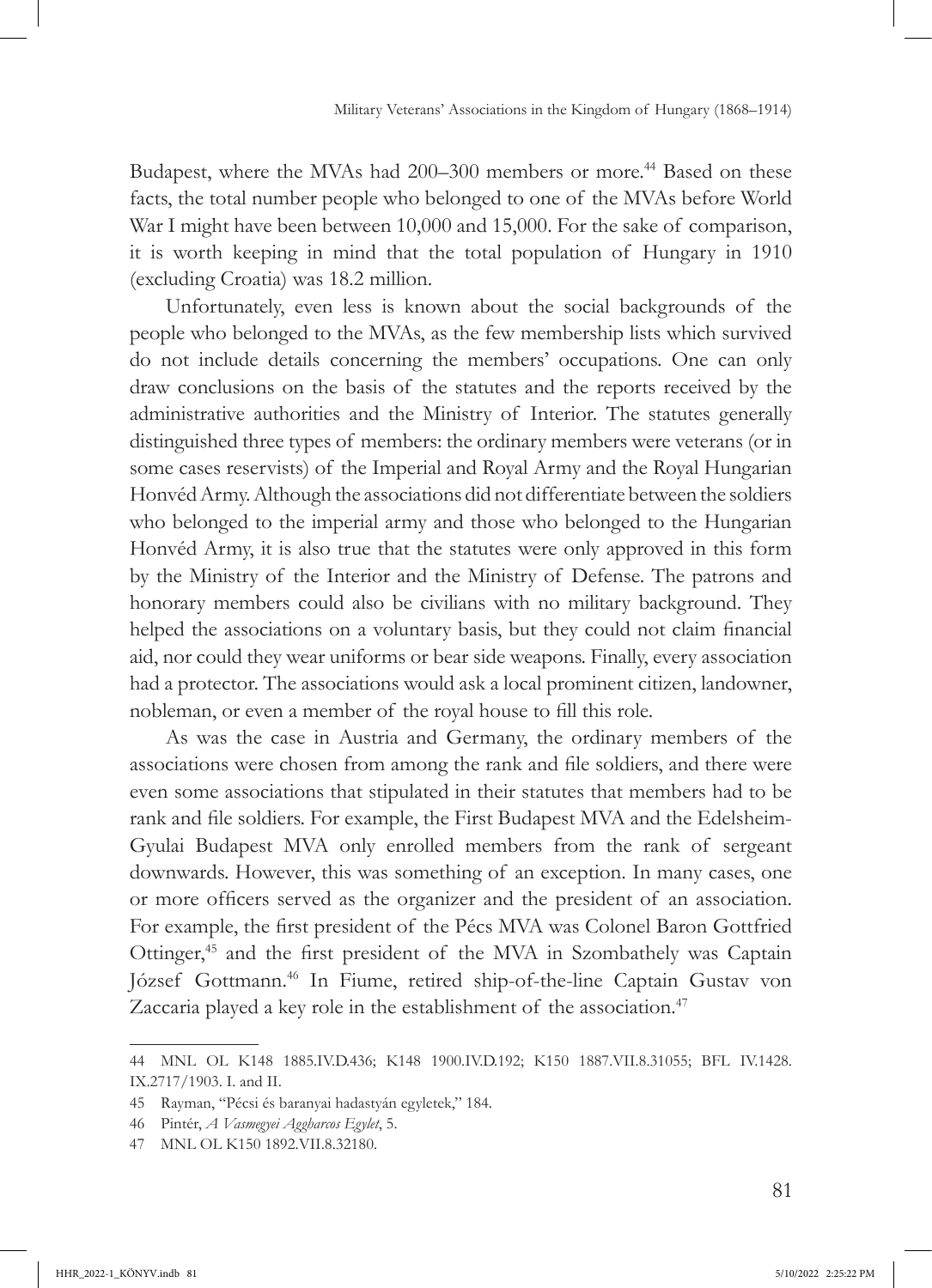The military ranks of the members offer some indication of their social status. In principle, the veterans came from the lower social classes, whom Thomas Rohkrämer referred to as "little people" *(kleine Leute).* In Germany, for example, most of the veterans were workers, peasants, artisans, small shopkeepers, and low-ranking civil servants, even if the leadership of the MVAs came from the higher echelons of society.<sup>48</sup> In Austria, the majority of the MVA membership was comprised of artisans, civil servants, shopkeepers, merchants, and, as of the turn of the century, peasants. There were, however some regional and national differences. In German-speaking areas, the MVAs also had people who belonged to the liberal bourgeoisie and landowners among their members, while where national politics played an important role (in Czech and Italian territories), the middle class and liberal bourgeoisie were mainly absent. In addition, the majority of the working class was largely left untouched by the veterans' movement in Austria. Members of the nobility or the clergy and officers participated mainly as initiators, supporters, or presidents. In addition, there was another important peculiarity to the MVAs in Austria. In ethnically mixed areas, the veterans increasingly formed the associations on the basis of nationality.49

In Hungary, the reports preserved in the archives of the Ministry of Interior refer to the "lower social status" of the members, who were generally tradesmen, artisans, lower civil servants, and peasants. Members of the local nobility, the urban middle class, and the clergy were present as supporters at most. In addition, it must be highlighted that not only men but in many cases women also took part in the operation of the MVAs. One way of doing so was to form a sister association. The wives of veterans formed associations in Pozsony in 1882, in Budapest in 1885, and in Pécs in 1884.<sup>50</sup> Similarly, several associations in the capital had their own women's section, such as the First Budapest MVA, the Archduke Joseph MVA, and the Prince Coburg MVA.<sup>51</sup>

Finally, it is worth offering a few words on the goals of the associations. The MVAs established in the territory of the Kingdom of Hungary were first and foremost relief organizations, like their Austrian counterparts. Their members received financial and medical aid in case of illness, and their widows and orphans received funeral and financial assistance in case of death. Most of the associations, however, had two main additional goals: to cultivate the esprit de

<sup>48</sup> Rohkrämer, *Militarismus der kleinen Leute,* 34–36.

<sup>49</sup> Cole, *Military Culture*, 131–36.

<sup>50</sup> MNL OL K148 1897.IV.D.174.

<sup>51</sup> MNL OL K150 1888.VII.8.74534, K148 1900.IV.D.192.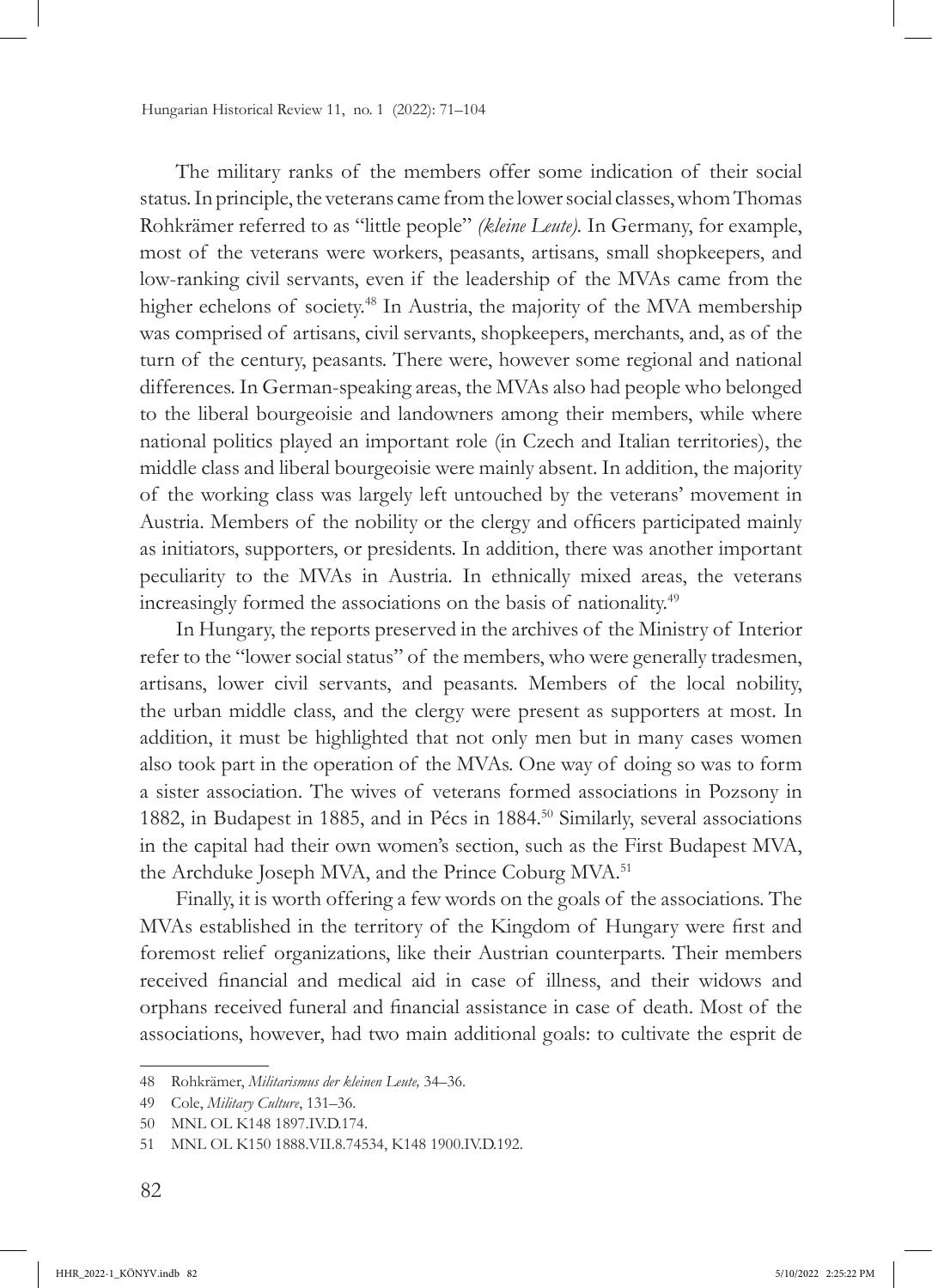corps and loyalty to the king and fatherland. In many cases, these goals were met by self-education and efforts to foster civic virtues and respect for the law and legal authorities. The associations, however, were not allowed to engage in political and national activities. Otherwise, they could be banned, at least for the nationalities. In 1885, for example, in Szakolca (today Skalica, Slovakia), in a predominantly Slovak-speaking town on the Moravian border, the local authorities prevented the formation of a MVA because of its national character (the mayor, János Sebesi, was a Hungarian lawyer). After the attempts to reestablish the MVA in the neighboring settlement Holics (today Holič, Slovakia), the association was banned by the Ministry of Interior. According to the Deputy Lord Lieutenant's report, the main organizers were known nationalist agitators, and therefore the association would have served primarily nationalist and unpatriotic purposes.<sup>52</sup> This austerity, however, affected only the nationalities, while, as we shall see, the authorities welcomed indications of attachment to the Hungarian national idea in the associations.

# *Military Veterans' Associations in Vas County*

In the second part of this study, I examine the functioning of MVAs, drawing on the example of Vas County in western Hungary. I primarily seek answers to the following questions: how was loyalty to the king and the fatherland expressed? What did the concept of fatherland mean according to veterans? How did the MVAs relate to the national idea, and how were they received by the local society? I first examine the Vas County MVA, founded in Szombathely, the county seat, and then the associations formed in the villages of the German-speaking western part of the county. In doing so, I primarily use the local newspapers and the official reports, because the associations themselves did not have any archives or at least no such archives have survived.

# *The Vas County MVA*

In the second half of the nineteenth century, Szombathely was a dynamically developing medium-sized town, an episcopal seat, and an important commercial, financial, and transport hub in the western Transdanubian region with significant industry and a military garrison. It was one of the fastest growing settlements in

<sup>52</sup> MNL OL K150 1885.VII.8.27780.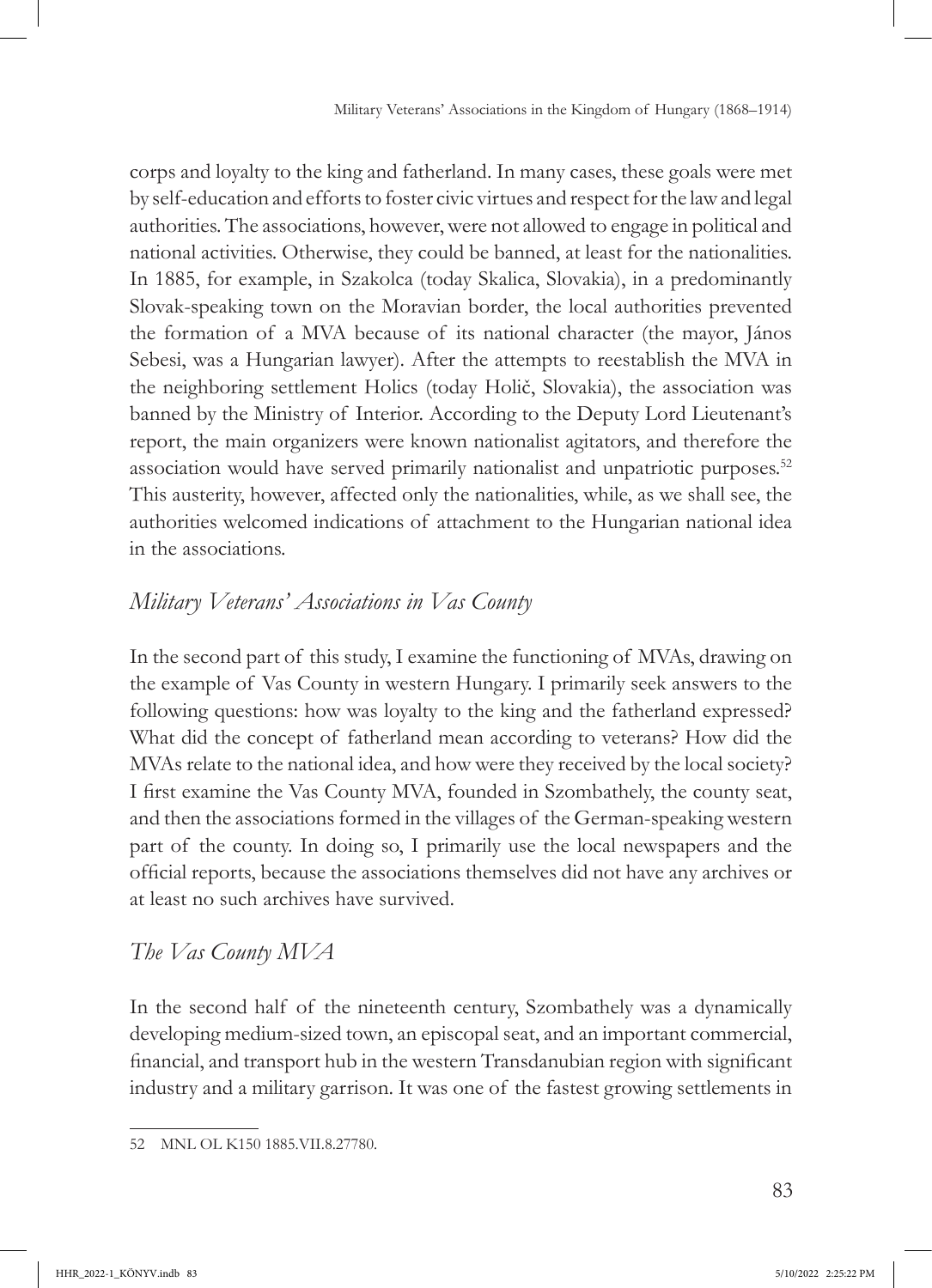the country. Its population was only 7,500 in 1869, but by 1910, it has risen to 31,000. 83 percent of the inhabitants were Catholic, 10 percent were Jewish, and the rest were Protestant. Although at the beginning of the nineteenth century Szombathely was a town with a mixed German-speaking and Hungarianspeaking population, by the 1880s, 90 percent of the population identified as native Hungarian speakers.<sup>53</sup>

In November 1883, at the initiative of Károly Luxander, the police commissioner of Szombathely began organizing the Vas County MVA. Although his original intention was to start an association as a branch of the Sopron MVA, the MVA was eventually established as an independent organization on June 22, 1884.54 At the moment of its formation, it had 87 ordinary members, a number which rose to 120 by 1892.<sup>55</sup> At that time, it had 22 additional founding members and 170 patrons. By 1899, the number of ordinary members fell to 95, but by 1909, it had risen again to 124.56

In principle, the association covered the whole county, but its members came mainly from Szombathely. Unfortunately, the sources reveal little about the social background of its members, because no lists of the members have survived (assuming there were such lists). Based on the linguistic composition of the town, it can be assumed that the majority of the members were Hungarianspeaking. The statutes and invitations of the association were only published in Hungarian. It was mixed in terms of religion, with both Christians (probably predominantly Catholic) and Jews. This is indicated by the fact that the most significant internal crisis of the association was not national but religious. In 1899, several Catholic members tried to deprive the Jews of their voting rights in the general assembly. They failed in this attempt, however, and the religious peace was restored.57

At the time of the formation of the association, the majority of its members were probably war veterans, most of them rank and file soldiers. According to a document written in 1894, the association had among its members veterans of the war of 1848–1849, the Italian war of 1859, the Schleswig-Holstein war of 1864, the Prussian and Italian wars of 1866, the Dalmatian campaign of 1869,

<sup>53</sup> Melega, *A modern város születése*, 33–65.

<sup>54</sup> Anonymous, "Aggharczosok," *Vasmegyei Közlöny*, November 18, 1883, 3.

<sup>55</sup> MNL VaML IV. 405. b. Census of Associations, 1892, Szombathely r. t. város, 47.

<sup>56</sup> Anonymous, "Izgágalom az aggharczos egyletben," *Vasvármegye*, February 9, 1889, 6–8; Anonymous, "Az aggharcos-egylet jubileuma," *Vasvármegye*, August 17, 1909, 2.

<sup>57</sup> Anonymous, "Izgágalom az aggharczos egyletben," *Vasvármegye,* February 9, 1899, 6–8.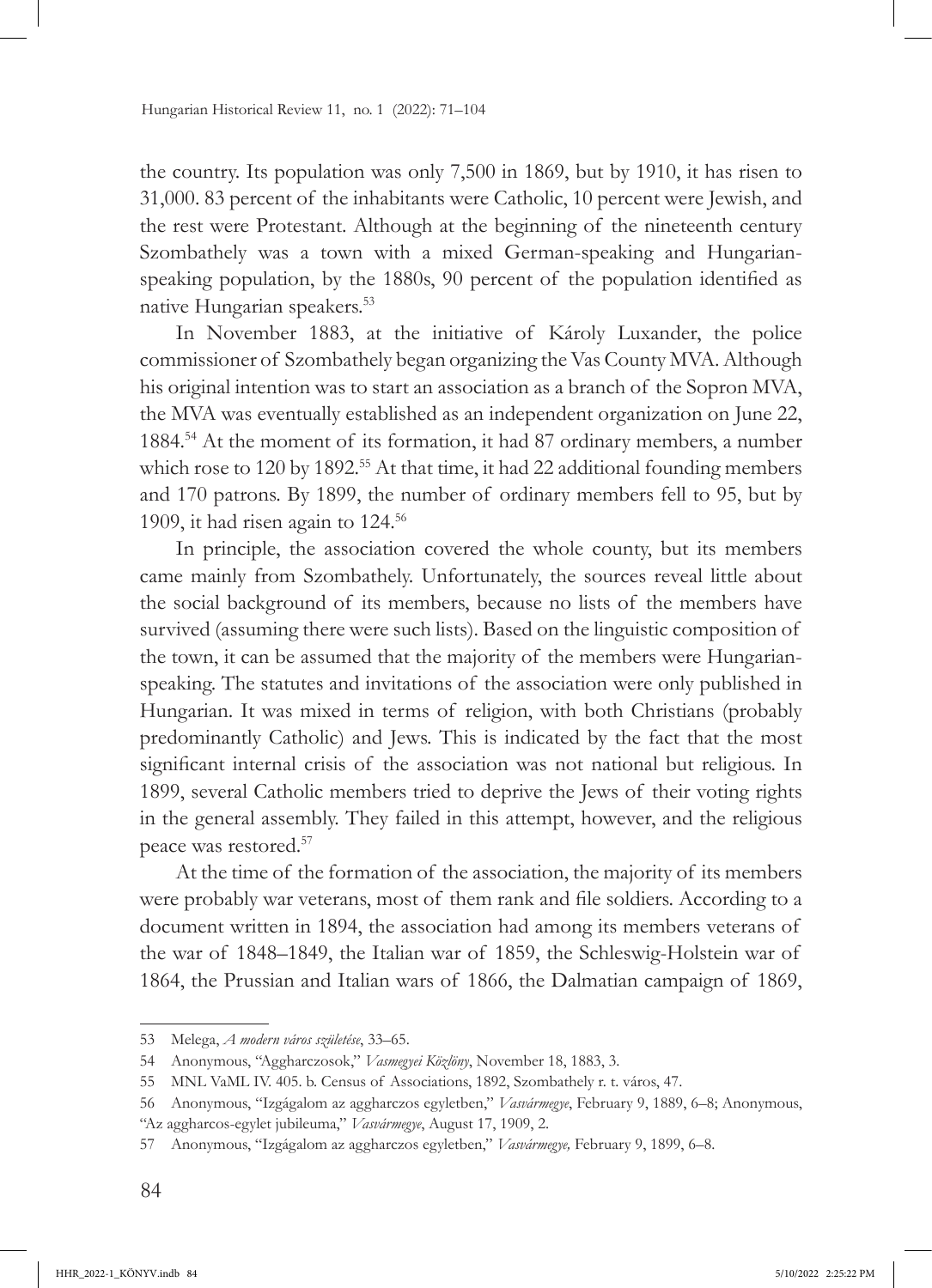and the occupation of Bosnia in 1878.<sup>58</sup> This is well illustrated by the leadership of the association too. The first president was József Gottmann, while the vicepresidents were Károly Luxander and József Heimler. Gottmann was educated in a military institute, had fought under Radetzky in Italy in 1848–49, and had taken part in the battle of Solferino in 1859.<sup>59</sup> Subsequently, he was dismissed as a hussar captain. József Heimler, who later became president of the association, enlisted in the army in 1854, fought at Magenta and Solferino and, in 1866, at Königgrätz.60 Finally, Károly Luxander enrolled in 1864 and fought in the Danish campaign and against the Prussians in 1866.<sup>61</sup>

The statutes of the association set out its goals as follows:

a) To cultivate and propagate the military spirit, to maintain patriotic sentiment and loyalty to the king, and to maintain respect for the law and the lawful supreme authority, the esprit de corps outside the military service.

b) To provide financial support for the members of the association, to contribute to the medical expenses of sick members and the funeral expenses of deceased members, and possibly to provide financial assistance to the widows and orphans of the members left behind.<sup>62</sup>

The means of achieving these goals were also laid down in the statutes. Regarding the first point, which is now relevant to my discussion, they were as follows: the association had its own holiday calendar, which included dynastic and patriotic holidays as well as religious holidays including the king's birthday and name day (August 18 and October 4), the queen's name day (November 19), Saint Stephen's Day (August 20), the procession on Holy Saturday, and the procession on Corpus Christi. On these days, the association marched as a body in uniform with side weapons and under the flag. In addition, on Good Friday at least two members were sent with swords and in uniform to guard the Tomb of Christ.63

Nurturing a sense of loyalty to the king was a priority for the association. This is shown by the fact that the first public march-out after its formation was timed for August 18, the birthday of Franz Joseph. The event was celebrated

<sup>58</sup> MNL OL K148 1894. IV.D.2776.

<sup>59</sup> Anonymous, "Gottmann József," *Torma*, June 25, 1885, 2.

<sup>60</sup> Anonymous, "Heimler József," *Vasvármegye*, April 29, 1914, 3–4.

<sup>61</sup> MNL VaML V. 173. b. 9/1909.

<sup>62</sup> MNL VaML IV. 440. 29. box. 229,1884. 2. §.

<sup>63</sup> MNL VaML IV. 440. 29. box. 229, 1884. 43 and 45 §§, 1888. 35 §.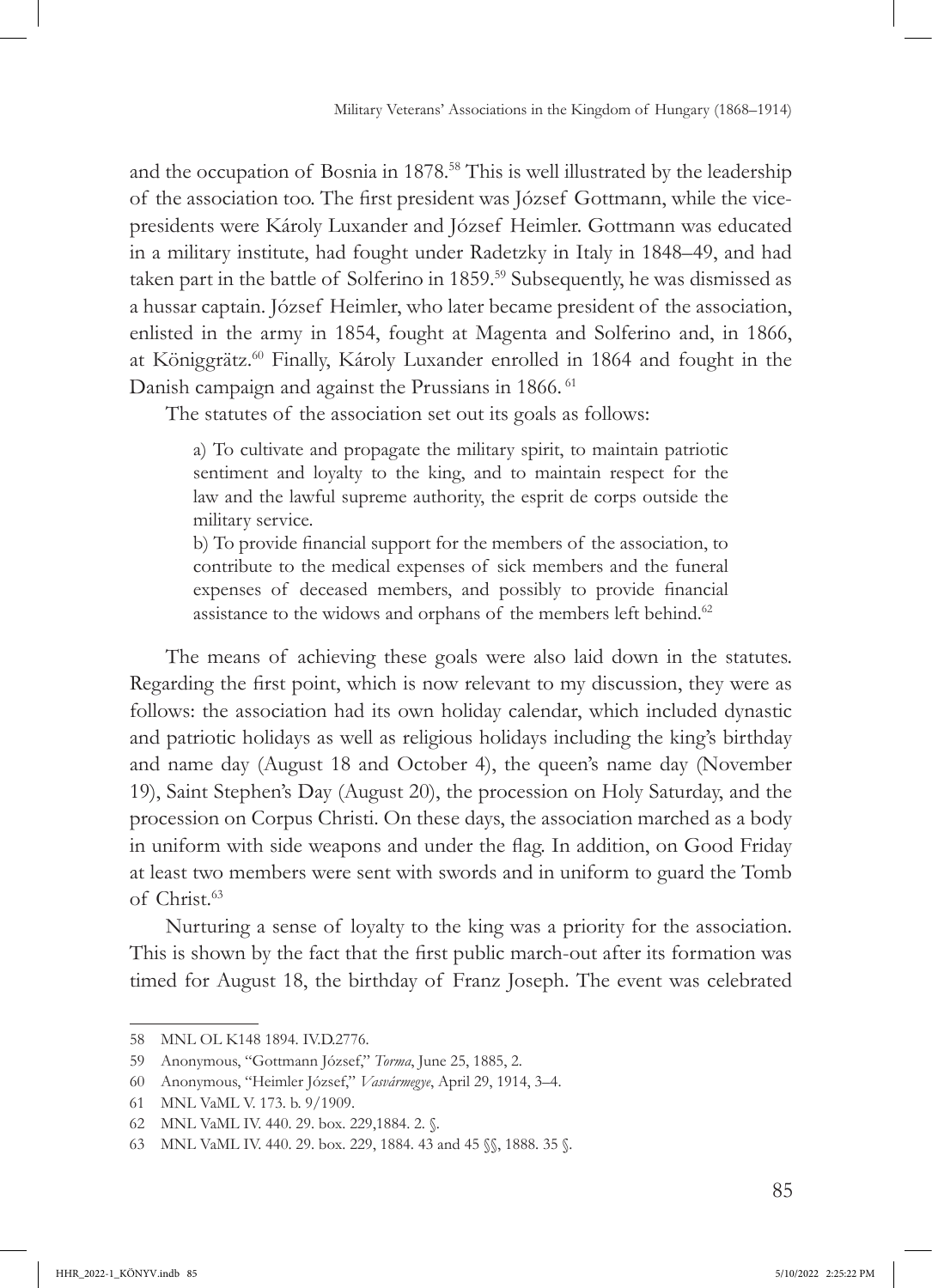with particular pomp. The town was roused in the morning with the firing of howitzers and an alarm. People then marched to music to the festive mass in the cathedral, and after the official program, they held a popular festival.<sup>64</sup> Franz Joseph's birthday and name day were official holidays in Hungary. In Szombathely, all churches celebrated festive masses, but the central celebration always took place in the cathedral, where the town and county authorities, the military garrison, schools, and many associations appeared. Beginning in 1884, the Vas County MVA also joined, and it became an essential part of all dynastic celebrations. The association commemorated both the royal and the imperial anniversaries, which were not official holidays in Hungary. From the point of view of Hungarian law, Franz Joseph ruled in Hungary as king and not as emperor (as Austria and Hungary were, according to Hungarian law, two independent states). On the occasion of Franz Joseph's 70th birthday in 1900, President József Heimler had a portrait of the royal family painted. This offers a clear indication of the central role of the emperor for the association. Indeed, this portrait was treasured by the association even in the interwar period.<sup>65</sup>

The other most important holiday for the association was August 20, the day of Saint Stephen, the first Hungarian king. This was one of the most important public holidays in Hungary, although it was not official due its Catholic character. With some exceptions, the Vas County MVA held its summer feast, the income from which increased the association's fund, on this day every year. These were usually folk festivals following the mass, with a band, tombola, various outdoor games, and often fireworks in the evening.66 Thus, the association's main patriotic holiday was linked to the Hungarian state, and the concept of fatherland meant the Kingdom of Hungary, not the unified Austrian Empire. In addition, the association had a strong local identity which was linked to the county. This is also shown by the flag itself. It had a picture of the Virgin Mary with the inscription "Virgin Mary, Patroness of Hungary" on one side and angels holding the holy crown and the coat of arms of Hungary and Vas County with battle badges at their feet and the inscription "Vas County Veterans' Association" on the other. In addition to the county coat of arms, the colors of the flag (blue and white, the colors of the county) also expressed the attachment to the local community.<sup>67</sup>

<sup>64</sup> Anonymous, "A vasmegyei hadastyán," *Vasmegyei Lapok*, August 21, 1884, 3; Anonymous, "Aggharczosegyletünk," *Vasmegyei Lapok*, August 24, 1884, 2.

<sup>65</sup> Pintér, *Vasmegyei Aggharcos Egyesület*, 12 and 18; MNL VaML IV. 401. b. 772/1900.

<sup>66</sup> See the reports of the local press (primarily *Vasmegyei Lapok* and *Vasvármegye* on August 20.

<sup>67</sup> Pintér, *Vasmegyei Aggharcos Egyesület,* 7.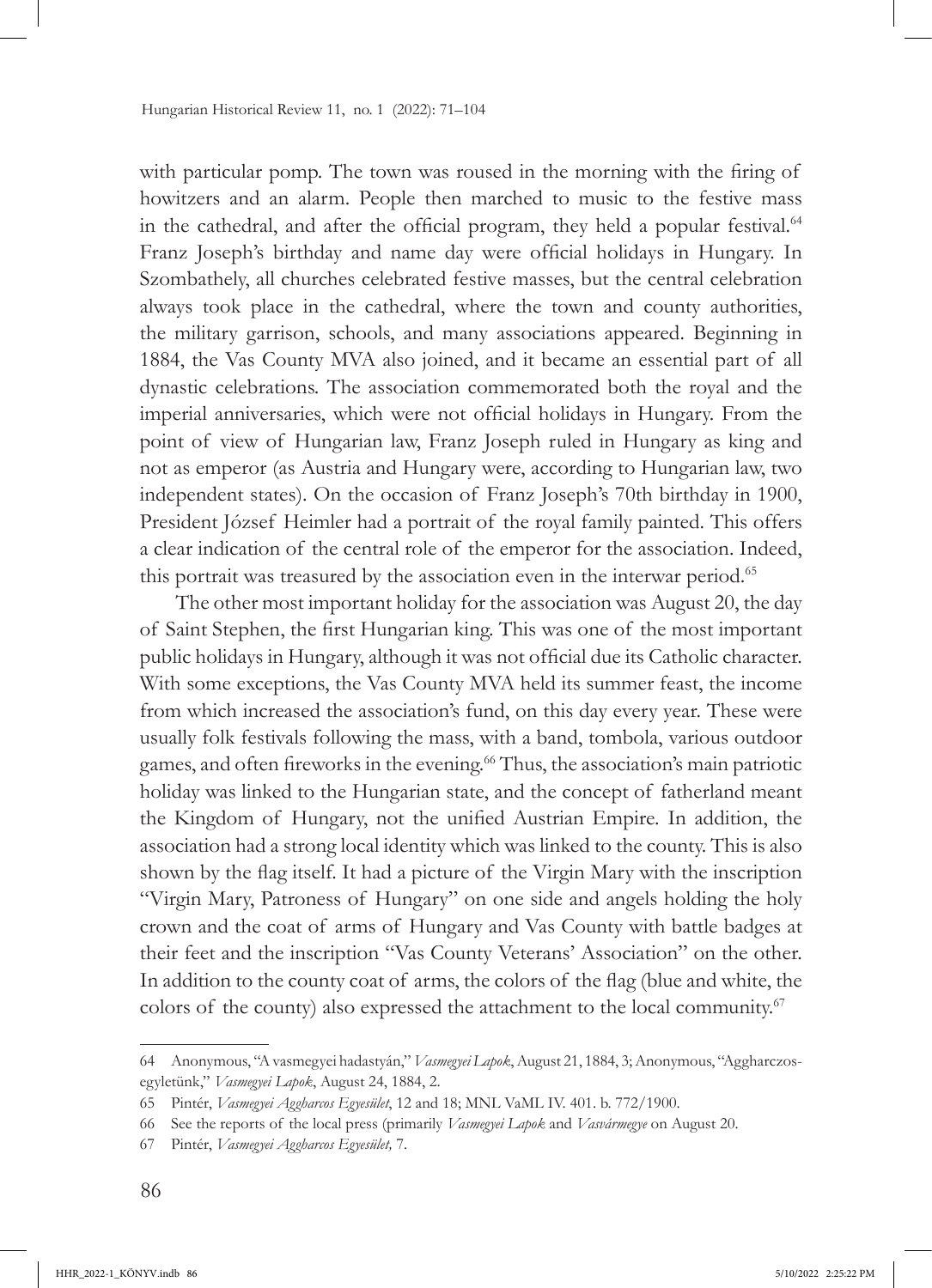A much more complex picture emerges, however, regarding the military culture nurtured by the association. On one hand, it fostered an attachment to the heroic past of the Imperial and Royal Army, in which its members had served and in which many of them had fought. This is perhaps best illustrated by the Millennium celebrations of 1896, to which the veterans contributed with a special commemorative day. On June 24, the veterans in Vas County of the battles of Solferino and Custoza held a meeting in Szombathely organized by the MVA. On the anniversary day, nearly 200 veterans of the battles gathered with a cockade with the inscription "1859–1866" on their chest. The deputy lord lieutenant and the town mayor and also the delegation of the military garrison appeared in the meeting, while the band of the Imperial and Royal 48th Infantry Regiment was provided by Corps Commander Archduke Friedrich at his own expense. The meeting focused on loyalty to the king and fatherland, a sense of duty, and the memory of fallen comrades. In his speech, József Heimler said,

As the Hungarian nation as a whole celebrates the millennium of its state-existence with a light that shines throughout the world, this time we, warriors fighting in wars, those who with the full devotion of our military oath and duty once risked our lives and blood in bloody battles for the fatherland and the throne, today, on the anniversary of the ever-memorable decisive and bloody battles of Solferino and Custoza, we have every right to enjoy a double celebration.<sup>68</sup>

It was also decided at the feast that the meeting would be repeated every five years, although we only know of one occasion (in 1901) when it took place again.<sup>69</sup>

In addition to the Habsburg Army's heroic past, however, the veterans also nurtured the legacy of the Hungarian War of Independence of 1848–49. In 1886, for example, several Hungarian army veterans from Szombathely were invited to the flag consecration ceremony. Furthermore, Mária Lebstück, who was famous for fighting as a woman in the War of Independence and even received the rank of lieutenant, was also present. Lebstück arrived with the veterans from Pest, and she was personally welcomed at the banquet after the flag consecration, setting as an example for all those present. From the second half of the 1890s onwards, the veterans also took part in many events and ceremonies connected to 1848, such as the celebrations of the fiftieth anniversary of the death of

<sup>68</sup> Anonymous, "Hadviselt harcosok emlékünnepélye," *Vasvármegye*, June 25, 1896, 3.

<sup>69</sup> Anonymous, "Harczosok mulatsága," *Vasvármegye*, June 26, 1901, 5.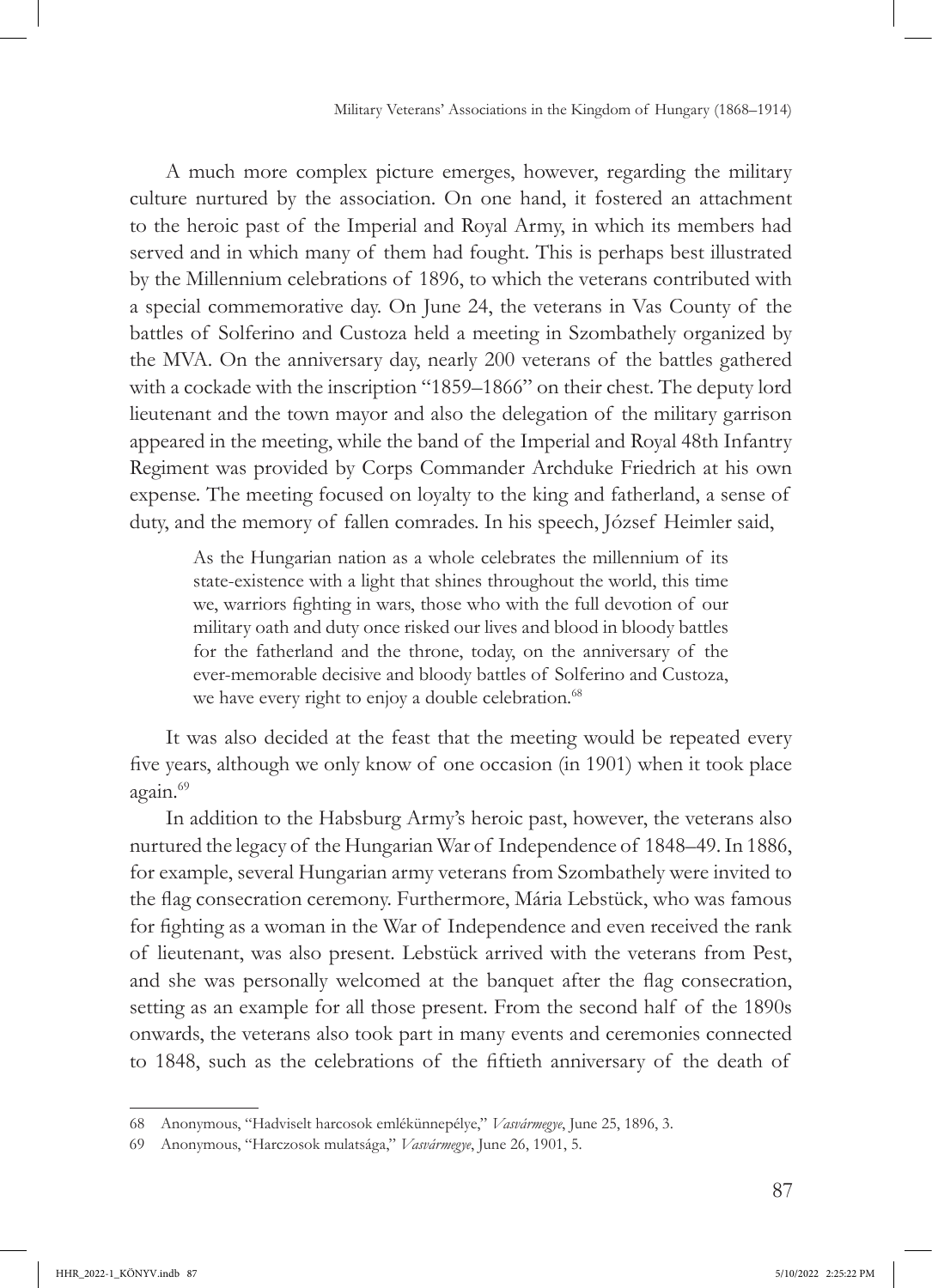Sándor Petőfi, the hundredth anniversary of the birth of Lajos Kossuth, and the unveiling of the only statue of Kossuth in Körmend in 1907, the only statue of Kossuth in the county. They also frequently took part in the requiem masses on October 6, the day on which 13 Hungarian Honvéd generals were executed in 1849. Finally, in 1895 they joined the Vas County Honvéd Army Association as supporters, and between 1894 and 1899, the two associations had a common president, István Farkas.70

This duality is far from unique. For example, in several associations in Budapest, former veterans of the Hungarian Honvéd army were also enrolled, and in other places the president of the association was a former Honvéd army soldier. For example, Jenő Heinrich, the president of the Baldácsy Third Budapest MVA, fought throughout the War of Independence, after which he was imprisoned and then conscripted into the Habsburg Army.<sup>71</sup> But the association protector himself, Antal Baldácsy, was also an officer of the Honvéd army. Heinrich's case, moreover, highlights the fact that many members of MVAs in Hungary had served both in the Honvéd army in 1848–49 and in the Imperial and Royal Army. After the War of Independence, 25–30 percent of the former Honvéd army soldiers were conscripted, so it was not uncommon for MVAs formed in the 1870s and 1880s to have members with a dual military past.

Based on the above, the MVAs which formed in the towns of Hungary were not left untouched by Hungarian nationalism, especially from the 1890s onwards. In the 1870s and 1880s, for example, the use of traditional imperial symbols was still quite common. On the holidays of the associations, "Gott erhalte" (the imperial anthem) was played, and even in 1888, the associations in Budapest voted down the proposal to replace this anthem with the Hungarian anthem.72 In Sopron and in Fiume, the veterans originally wanted to display the two-headed eagle on the association flags, a plan which was only abandoned because the Ministry of Interior banned it .73

It is hardly a coincidence that in the 1880s Hungarian nationalists often blamed MVAs for "Germanisation." *Pesti Napló*, for example (a periodical on Pest), reported on the founding and first march held by the veterans in Szombathely,

<sup>70</sup> Pinter, *Vasmegyei Aggharcos Egyesület*, 15–19.

<sup>71</sup> MNL OL K148 1879.IV.D.5026; K150 1885.VII.8.15001, Anonymous, "Egy érdemdús hadastyán," *Hadastyánok Lapja*, 1882, 1.

<sup>72</sup> Anonymous, "Germanizáló veteránok," *Pesti Hírlap*, August 18, 1888, 7.

<sup>73</sup> Hungary, which defined itself as an independent state, treated the double headed eagle as the coat-ofarms of a foreign state. In addition, in the eyes of Hungarian nationalists, it was a hated symbol as the sign of the unified Habsburg Empire MNL OL K150 1883.VII.8.47835.; K150 1882.VII.8.32180.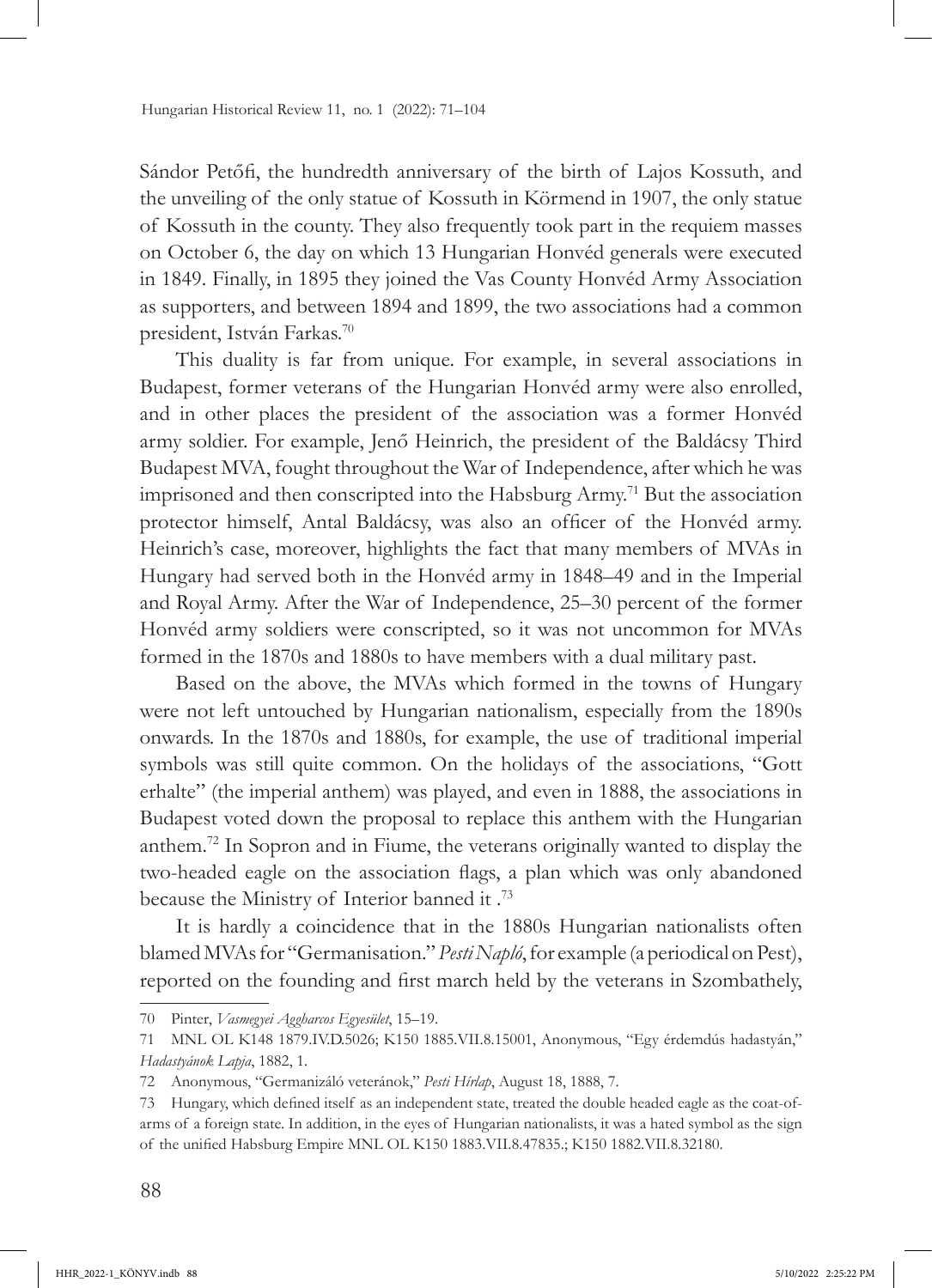characterizing it as a "pointless waste of time and money" as well as a "hotbed of Germanisation," and as such, a "particularly unhealthy movement."74 But the same accusation was also brought against the associations in Budapest for using the imperial anthem and German-language invitations to their events.<sup>75</sup> These criticisms, however, interestingly did not find support locally. On the contrary, in Szombathely, for example, the newspaper of the Independence Party rejected the accusations made by *Pesti Napló*, highlighting the humanitarian purpose and Hungarian character of the association.<sup>76</sup>

Although imperial symbols were a constant target of criticism by Hungarian nationalists, they did not really cause much of a clash in everyday life until the turn of the century. In Szombathely, for example, the imperial anthem was used at all official dynastic celebrations until the 1890s, and it generated no particular scandal when it was played before thousands of people at the veterans' flag consecration ceremony in 1886, just a few months after the so-called Janski scandal, which had provoked great uproar among nationalists.<sup>77</sup>

In the 1890s, however, the use of symbols began to change in parallel with the strengthening of Hungarian nationalism in general. The imperial anthem was replaced with the Hungarian anthem, in Sopron the German language of command was replaced with Hungarian, and the memory of 1848–49 became more and more important.78 In 1905, for example, the Mohács MVA held its own ceremony to commemorate the revolution which began on March 15, 1848.79 In the same year, the placing of a wreath on the local Kossuth statue was a key part of the flag consecration ceremony for the veterans of the Bosnian occupation campaign in 1878 in Hódmezővásárhely.80 The imperial anthem was now a source of conflict in Szombathely too, and at the commemoration meeting of the veterans of Solferino and Custoza in 1901, deputy lord lieutenant Ede Reiszig did not to deliver his speech, because the conductor of the military

<sup>74</sup> Anonymous, "Szombathelyről," *Pesti Napló*, August 21, 1884, 2.

<sup>75</sup> Anonymous, "Germanizáló veteránok," *Pesti Hírlap*, August 18, 1888, 7.

<sup>76</sup> Anonymous, "Az aggharczos egyletről," *Dunántúl*, August 21, 1884, 2.

<sup>77</sup> On May 21, 1886, under the leadership of General Ludwig Janski, officers of the Common Army put a wreath on the tomb of General Heinrich Hentzi in Budapest. Hentzi, who was the Austrian commander of Buda in 1849, during the Hungarian War of Independence died a heroic death during the siege of the castle. In his speech, Janski presented Hentzi as an example for his officers. The ceremony and Janski's speech led to a domestic political scandal and huge demonstrations in Hungary. Hajdu, *Tisztikar és középosztály*, 90–94.

<sup>78</sup> Anonymous, "Honvédek és hadastyánok," *Soproni Napló*, February 16, 1909, 2.

<sup>79</sup> Anonymous, "A mohács-kerületi I. katonai hadastyán egylet," *Mohács*, March 19, 1905, 4.

<sup>80</sup> Anonymous, "A boszniai harczosok zászlóavatása," *Hódmezővásárhely*, September 12, 1905, 3.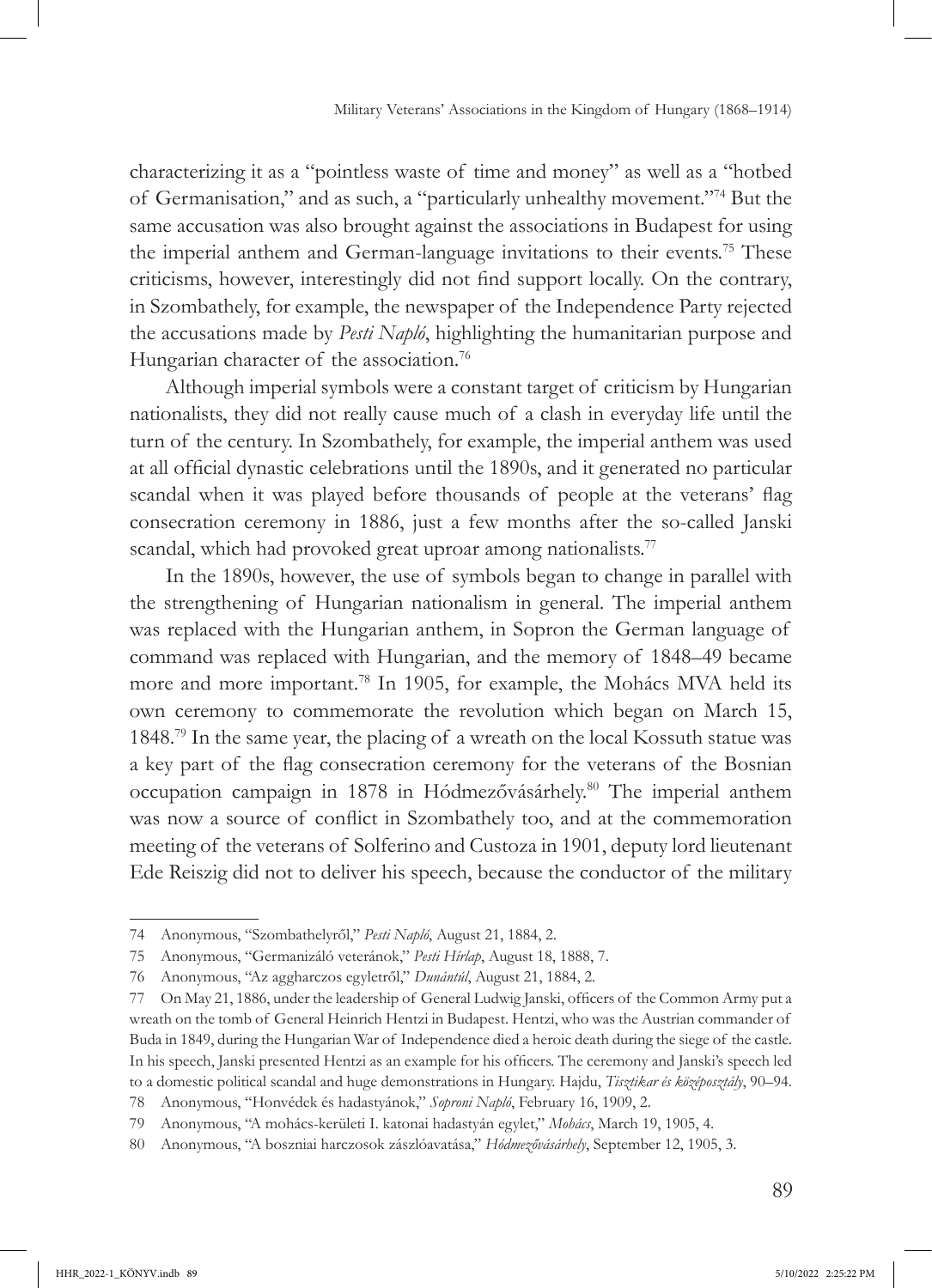band insisted on playing "Gott erhalte" when the name of Franz Joseph was mentioned.<sup>81</sup>

The relationship with the former soldiers in the Honvéd army and the change in the use of symbols suggest that Hungarian nationalism had an impact on the urban MVAs, at least where Hungarian veterans played a decisive role in their operations. However, it had a specific content corresponding with local peculiarities and the veterans' military past. Based on the example of Szombathely, the apparent contradiction between the Habsburg army and the 1848–49 tradition did not pose an insoluble dilemma for the veterans. For them, both were examples of military duty and a patriotic act through which they expressed their loyalty to the king. Fatherland in this sense meant the independent Kingdom of Hungary, but as the part of the Dual Monarchy under the rule of the Habsburgs. This is why Custozza and Solferino were presented as a symbol of loyalty to the Hungarian fatherland. For these veterans, the two were not easily separable. For example, József Heimler himself, who led the association from 1899 until his death in 1914, was a committed 1867 liberal. As a wealthy merchant (as the representative of Grazer Puntigam in Szombathely he managed the company's interests in Hungary, Croatia, and Bosnia), he was a staunch supporter of the Liberal Party and, later, of the Fejérváry government and then István Tisza.<sup>82</sup> It should also be pointed out, however, that the supranational patriotic ethos of the army and the idea of the unified empire was also far from the veterans' philosophy, as it had no tradition in Hungary.

The appearance of national symbols met with a completely different reception in Hungary than in Austria. In Ljubljana, for example, the replacement of the German language of command with Slovenian led to the dissolution of the Carniolan Military Veterans Corps, while in Hungary the local authorities welcomed these processes.<sup>83</sup> The examples above, however, are largely from Hungarian-speaking or mixed-population towns, where the assimilation of the Germans was the most significant during the Dualist era. It is worth noting that this issue requires further research. In Szombathely, for example, there was no German-speaking local elite, while the local peculiarities significantly influenced these processes. In towns with strong German elites and a strong sense of local identity (e.g., Temesvár, Pozsony, and the towns in the Saxon territories

<sup>81</sup> Anonymous, "Harczosok mulatsága," *Vasvármegye*, June 26, 1901, 5.

<sup>82</sup> Anonymous, "Heimler József," *Vasvármegye*, April 29, 1914, 3–4.

<sup>83</sup> Stergar, "Ljubljana Military Veterans," 49.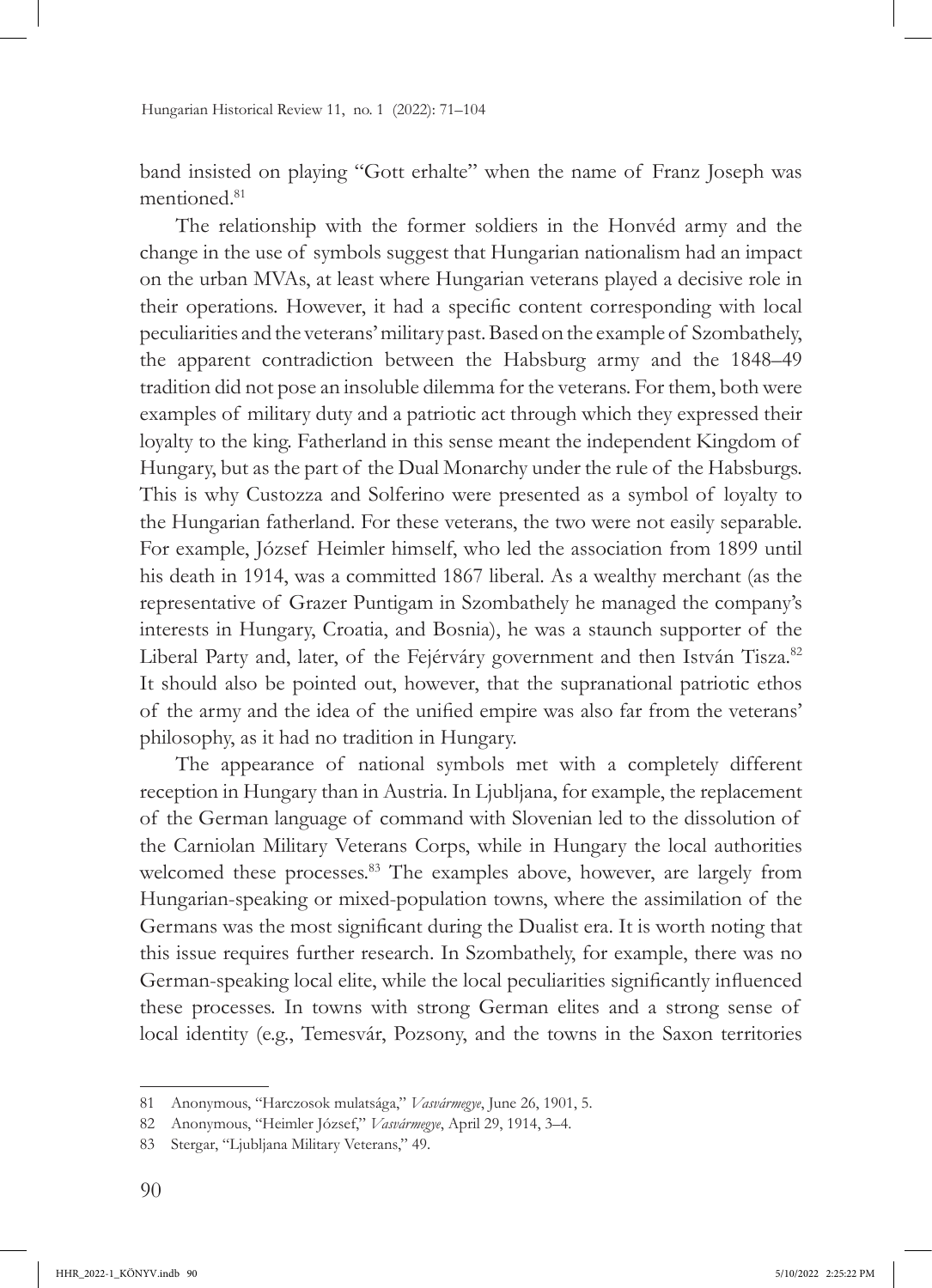of Transylvania), the members of the MVAs probably behaved completely differently.<sup>84</sup>

Returning to the example of Szombathely, the question of how the veterans and their activities were received by local society also arises. In this respect, there is also a kind of dichotomy. On the one hand, the formation of MVAs was supported by the leadership of the town and the county, as well as by a number of local landowners. Prince Ödön Batthyány-Strattmann was the association's main protector, and the vice-protector was Bishop Kornél Hidassy. The formation also had the support of Crown Prince Ludwig of Bavaria, <sup>85</sup> Lord Lieutenant Kálmán Radó, Deputy Lord Lieutenant Ede Reiszig, Mayor Károly Varasdy, several financial institutions of Szombathely, and the landowners of the county.<sup>86</sup>

The great interest shown by the town is well illustrated by the flag consecration ceremony held on August 22, 1886. The flag itself was donated by two surviving members of the former Tailors' Guild, which was then modified. The highlight of the two-day celebration was the consecration ceremony in the town's main square in the presence of nearly 8,000 people. According to press reports, there were even people on the rooftops. The flag-mother was Mrs. Ödön Batthyány-Strattmann, but the town and county leadership also attended, as did many members of the county elite and several local associations. In addition, many MVAs arrived from different towns of the country. Finally, Colonel Rohonczy, the commander of the 5<sup>th</sup> Hussar Regiment stationed in the county, and a delegation of the 76th Infantry Regiment of Sopron (Szombathely was part of the supplementary area of this regiment) paid their respects on the day of the celebration. The latter regiment also provided the music. The festive mass was celebrated by István Horváth, the parish priest of Szombathely. After the ceremony, the association gave a banquet for 180 people, and the evening entertainment was held in three places in the town. 87

<sup>84</sup> At the beginning of 1903, for example, the ball invitation of Brassó MVA, which portrayed the coat of arms of the old Principality of Transylvania and the black and yellow imperial flag, caused a minor scandal in the press. The case went to court, and the association was fined. Anonymous, "A tüntető meghívók büntetése," *Magyar polgár*, March 14, 1909, 6; On the identity of the Saxons and their relationship to Hungarian nationalism, see Varga, *The Monumental Nation*, 103–25, and on the case of Pozony: 47–73.

<sup>85</sup> The heir to the Bavarian throne, as the owner of huge estates in Sárvár, was a frequent guest of the county and an active participant in its social life.

<sup>86</sup> Pintér, *A Vasmegyei Aggharcos Egylet*, 6.

<sup>87</sup> Ibid., 8–10; Anonymous, "Zászló szentelés," *Vasmegyei Lapok*, August 26, 1886, 1–2.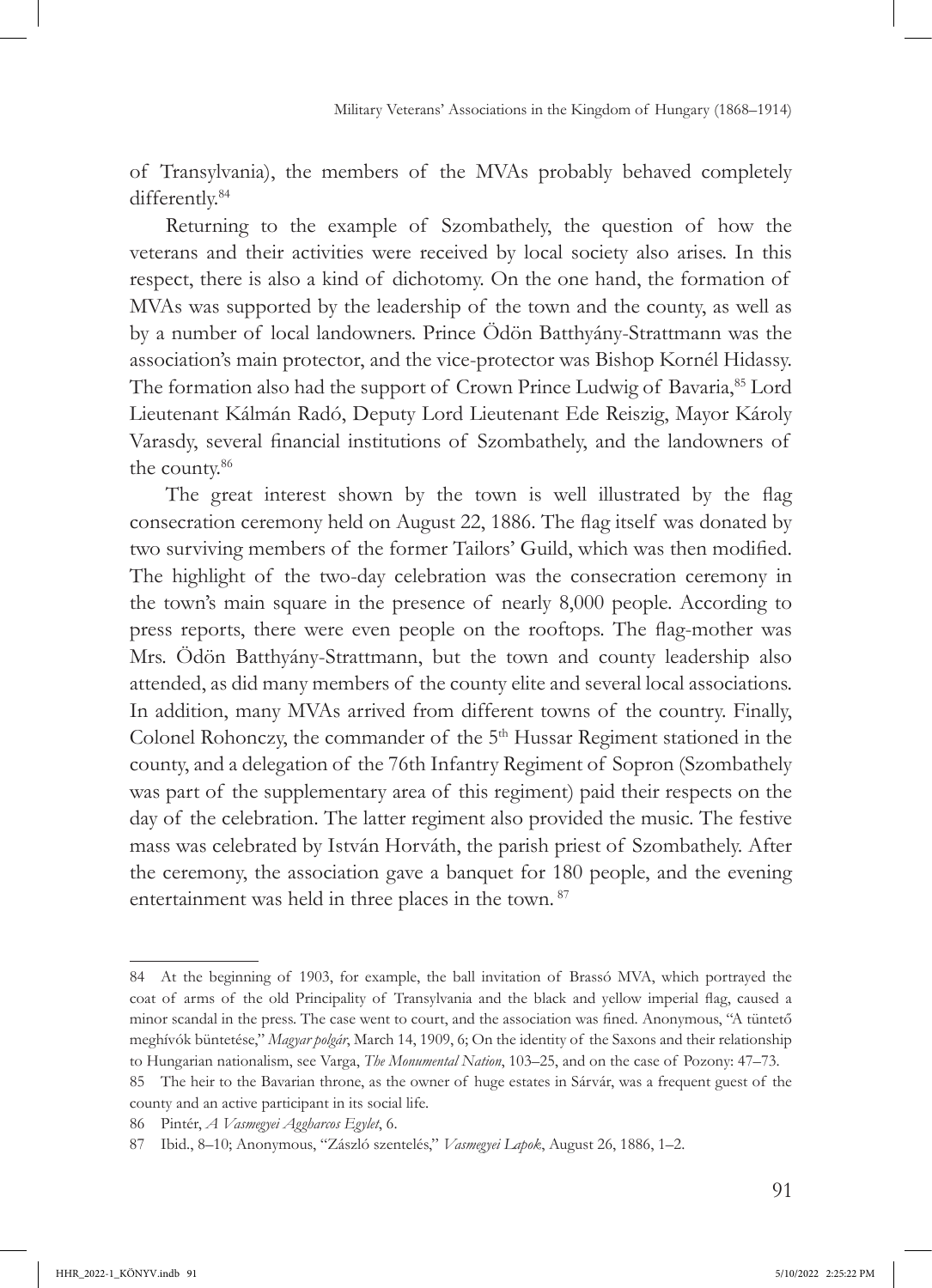In other words, the association received considerable support from the county, the town, and the diocese, not only from official circles, but also from many individuals, as indicated by the high number of patron members described earlier. The local press also welcomed the formation of the association and appreciated its aims, irrespective of political affiliation." The parade, which was watched with warm interest by the people of our town, was in every respect a success [...] the most successful of all this year's summer festivities."88 The latter comment was echoed several times in the local press in the following years. The August 20 festivities of the veterans were basically folk festivals, and they drew crowds in the hundreds and sometimes thousands. These festivities were special highlights of the town's social life. As one local newspaper noted in 1889, "I don't know how, but this association was born under a lucky star in Szombathely. It succeeds in everything though everyone smiles at it."<sup>89</sup>

The second sentence of the report, however, also points out that the association's reputation was far from self-evident. According to a local satirical magazine the "old children" were regularly smiled at with a touch of scorn in the town as they marched with their "toys" at every celebration and holiday.<sup>90</sup> This seems to have continued in later years, and even on the occasion of the 25th anniversary celebrations of the association in 1909, a local paper noted that the association was "often quite undeservedly the center of jokes and mocking banter."<sup>91</sup> Interestingly, however, these jokes never appeared in the local press.

The habit or practice of mocking veterans was not peculiar to Szombathely. There are several examples of this in many other places, especially in the 1870s and 1880s, and where there was a Hungarian or a significant Hungarianspeaking population. For example, in a report to the Ministry of Interior, the lord lieutenant of Sopron County wrote about the Sopron MVA founded in 1877. He contended that, "this association receives no support or sympathy from the locals," and" the citizens also show some aversion to this association, which is rather military in character."<sup>92</sup> Similar voices were heard from Mohács in southern Hungary<sup>93</sup> and Arad at the other end of the country, where the mayor wrote that "the members waste their time on parades which have become

<sup>88</sup> Anonymous, "Aggharczos-egyletünk," *Vasmegyei Lapok*, August 24, 1884 2.

<sup>89</sup> Anonymous, "Aggharczos egylet nyári mulatsága," *Dunántúl*, August 25, 1889, 5.

<sup>90</sup> Anonymous, "A veteránok," *Torma*, October 17, 1886, 5.

<sup>91</sup> Anonymous, "Az aggharcosegylet jubileuma," *Vasvármegye*, July 13, 1909, 2.

<sup>92</sup> MNL OL K148 1880.IV.D.4642.

<sup>93</sup> Rayman, "A mohácsi hadastyán egylet," 136.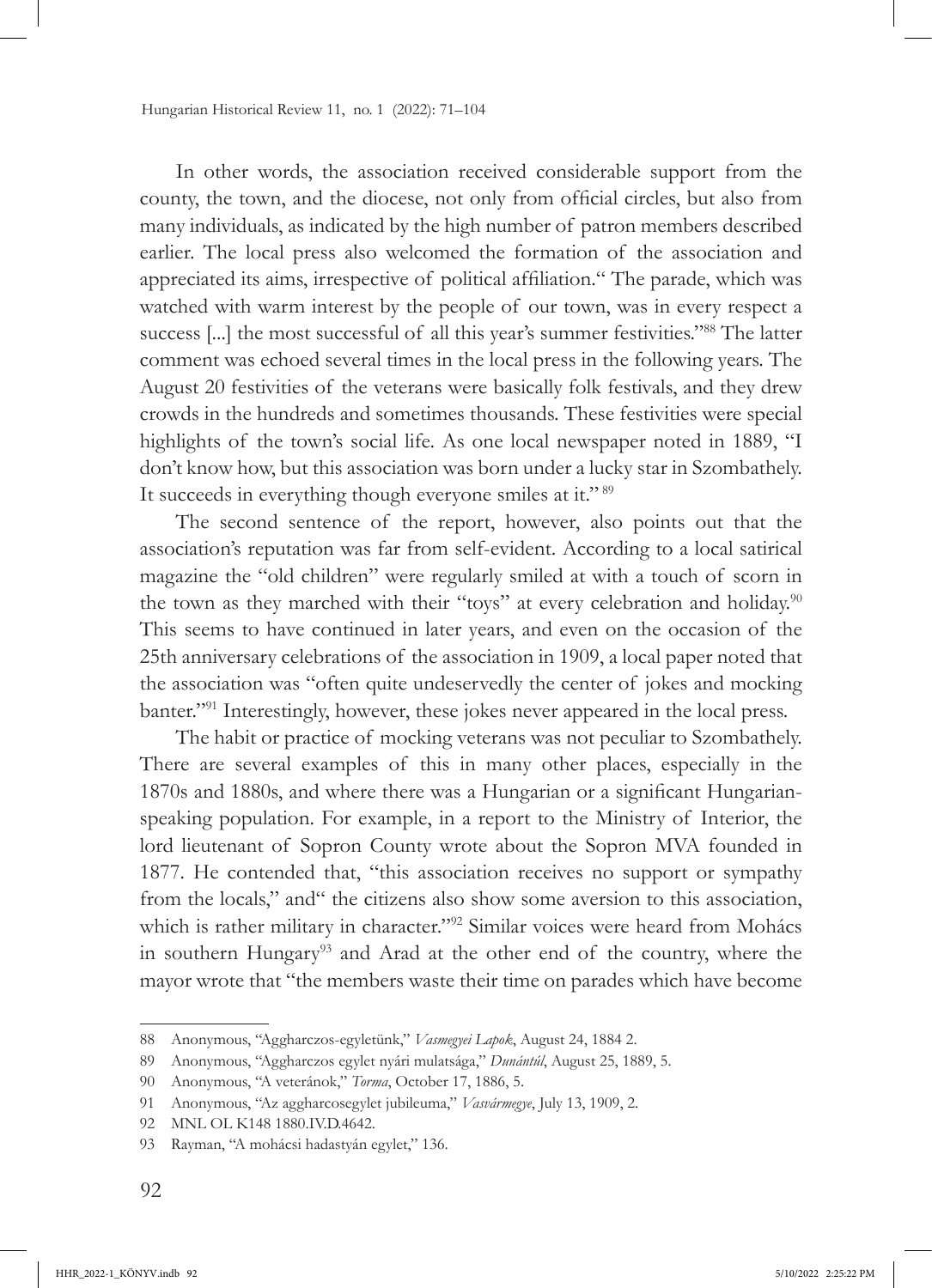comical in the eyes of the public."94 The associations in Budapest also carried the stigma of the "serious old comedians."<sup>95</sup>

The events of the association, however, remained popular until the turn of the century, when a rather spectacular break can be observed in the activity of the Vas County MVA. Its public appearances were pushed back. The most obvious sign of this was the end of the summer festivities on August 20 at the turn of the century. In 1913, a local newspaper described the association as follows:

The Szombathely Veterans' Association does not boast a loud publicity of charity; the whole humble and valuable individuality of the brewery commissioner József Heimler, the president of the veterans, is expressed in the work of the association: to talk little and do as much as possible. To hold as few parades as possible and to wipe away as many tears as possible, to alleviate misery, to make easier the helpless old days of old soldiers.<sup>96</sup>

The stagnation of the Vas County MVA can probably be explained primarily by the fact that, while the number of war veterans decreased, only a few of those who had done their military service in peacetime joined the association. The association could not adapt to the changing social and political environment of the turn of the century. One of the local papers summed up the situation as follows in 1909: "A somewhat outdated but venerable institution of the old parade world is celebrating on August 15 in Szombathely. [...] The urban development of Szombathely, the progress of the electric tram has made the veterans' institution a little outdated. Today, the veterans are no more than a crowd for the town or the church celebrations."97

# *Veterans' Associations in German-speaking Areas of Vas County*

In Vas County, in addition to the MVA in Szombathely, 16 other veterans' associations were formed during the Dualist era, all of them in the western areas inhabited by German-speaking "Hientzen." Of these, 13 were purely Germanspeaking, two were mixed German and Hungarian, and one was German and

<sup>94</sup> MNL OL K148 1885.IV.D.436.

<sup>95</sup> Anonymous, "Germanizáló veteránok," *Pesti Hírlap*, August 18, 1888, 8.

<sup>96</sup> Anonymous, "Aggharcosok és a bajor király," *Vasvármegye*, December 14, 1913, 5.

<sup>97</sup> Anonymous, "Az aggharcosegylet jubileuma," *Vasvármegye*, July 13, 1909, 2.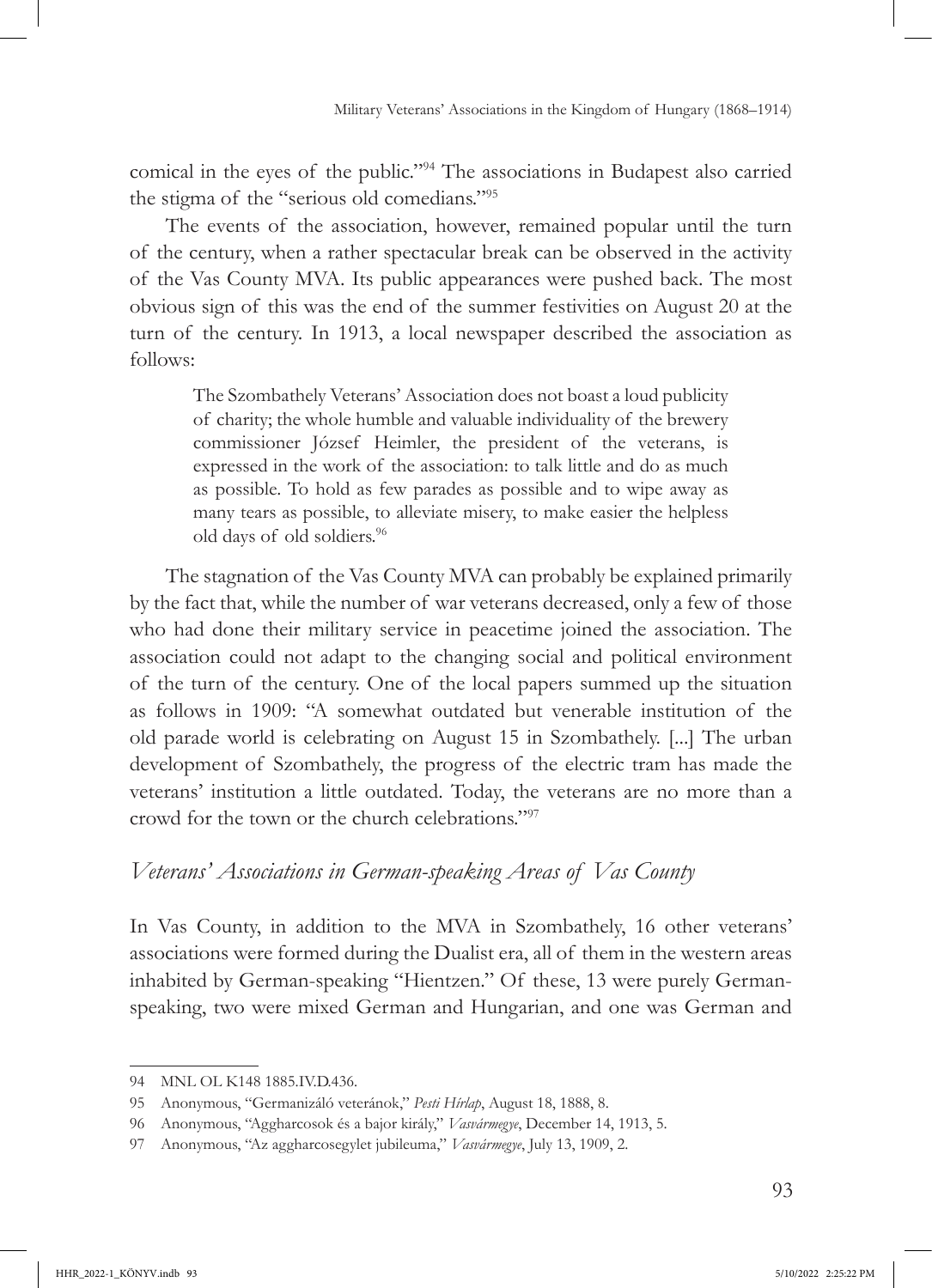Croatian.98 The associations recruited veterans not only from their own villages, which had populations of  $1,000$  or  $2,000$  people, but also from the surrounding settlements. Their main aims, as in the case of all MVAs, were to provide relief, foster an esprit de corps and a sense of loyalty to the king and the fatherland, and uphold the rule of law and good morals. There are no precise records of their memberships, but they were probably made up of peasants and artisans who had served as rank and file soldiers in the army. The leadership and organization were often taken over by the local elite. For example, the president of the Vaskomját (today Kemeten, Austria) MVA was Ármin Schocklits, a local landowner, and the vice president was Ferenc Hulfeld, the local teacher. The president and organizer of the Királyfalva MVA was General Wocher, also a local landowner, while the first president of the Némethidegkut (today Deutsch Kaltenbrunn, Austria) MVA was Mihály Rathner, the local priest.<sup>99</sup>

The local Hungarian nobility also played an important role in the organization and in providing financial and moral support for the associations. Of the three associations mentioned above, the patron of the Királyfalva MVA was Prince Alfred von Montenuovo and the patron of the Vaskomját MVA was Count Gyula Erdődy. The Némethidegkut MVA had most prestigious protector, however. It won the support of Crown Prince Rudolf, while the flag-mother position was taken by Archduchess Stefania. Of course, neither the crown prince nor the archduchess appeared in person at the flag consecration ceremony. Archduchess Stefania was replaced by a local landowner, the widow of Count Herman Zichy.<sup>100</sup>

It is not surprising that, while they did not always enjoy high esteem in the towns, MVAs were highly prestigious in the rural area. In 1876, for example, the lord lieutenant wrote the following about the Királyfalva MVA in his report: "In rural areas, however, it has a good reputation and is well respected, because it can boast members who are among the most distinguished members of the countryside and belong to the intelligentsia."101 The rural association had no membership problems and, although it was presumably war veterans who first organized themselves in the 1870s and 1880s, the steady increase in the number of associations suggests that, later, they were able to recruit peacetime veterans who had done general military service. Thus, three associations were

<sup>98</sup> MNL VaML IV. 405. b. Census of Associations.

<sup>99</sup> Anonymous, "A vas-komjáti aggharczos egylet zászlószentelése," *Vasvármegye*, June 22, 1902, 5; MNL OL K148 1880.IV.D.665; MNL VaML IV.401.b. 214/1876.

<sup>100</sup> Ibid.

<sup>101</sup> MNL VaML IV.401.b. 214/1876.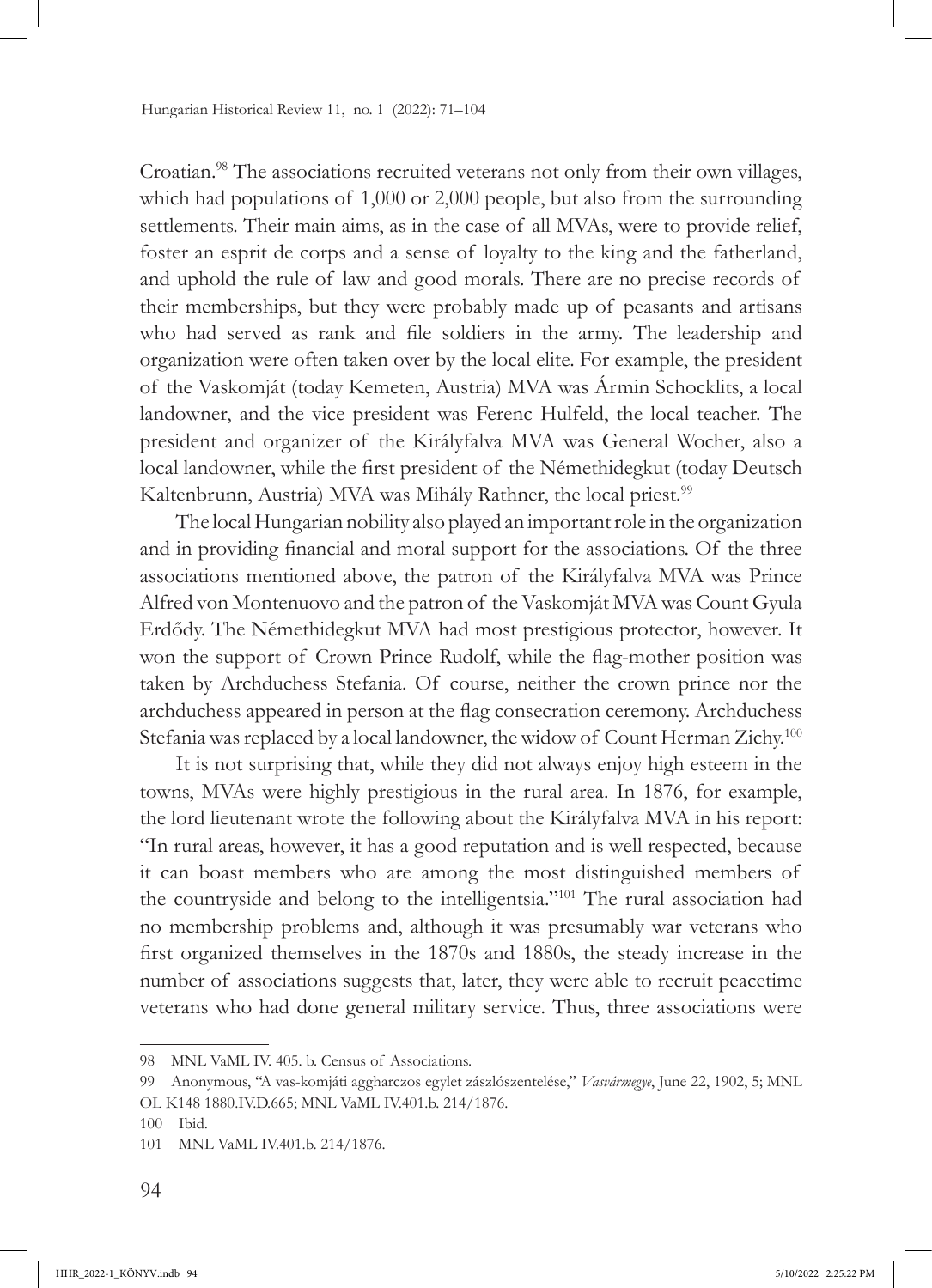formed in the 1870s, four in 1880s and nine more after the turn of the century. The associations also played an active role in local society. They were not only regular participants in certain public and church holidays but also contributed to the village life by holding their own events. More than one association even organized readings and popular lectures for its members.102

In the case of the German-speaking MVAs, which were formed near the Austrian border, one might well assume that they were more influenced by the Austrian state-idea. But this was far from the case. Even an examination of their statutes suggests that, instead of common imperial consciousness, loyalty to the Kingdom of Hungary came to the fore. This is well illustrated by the fact that twelve associations had Saint Stephen with the Hungarian coat of arms and the Holy Crown on their flags, one (the aforementioned Vaskomját MVA) had King Matthias, and one had only the coat of arms and the crown. In addition, the Némethidegkut MVA, also mentioned above, had a portrait of Archduke Charles on its flag. Finally, many associations emphasized their Hungarian character in their choice of name and described themselves as "Hungarian military veterans' associations."<sup>103</sup>

The holiday calendar of the associations was also adapted to the above. All associations marched in uniform under the flag at the celebrations on Franz Joseph's birthday, on Saint Stephen's Day, and at all "church and patriotic" celebrations, to which they were invited by the organizers. Saint Stephen's prominence was further enhanced by the fact that most of the associations also chose a patron saint, and in every such case, they chose the first Hungarian king.

Saint Stephen, as the founder of the Hungarian state, symbolized the Kingdom of Hungary, to which the loyalty of the veterans was primarily directed. This was also reinforced by the local church and noble elite, who played an important role in the organization and support of the associations and who were predominantly Hungarian. Their support was not without any ulterior motives, as they tried to direct the population towards the Hungarian national idea through associations with great prestige in the countryside. At the flag consecration ceremony of the Vaskomját MVA, for example, in his speech, deacon József Pulay noted the following Hungarian heroes as examples of valor for the veterans: János Hunyady, Tamás Erdődy, ban of Croatia (who was obviously included in the speech because of the presence of Gyula Erdődy),

<sup>102</sup> MNL VaML IV.401.b. 802/1902, 300/1905

<sup>103</sup> For the statutes, see MNL OL K150 1874. III. 4. 13640; 1875. III. 4. 776; 1886. VII. 8. 464; 1886. VII. 8. 465; 1889. VII. 8. 22689; MNL VaML IV. 440.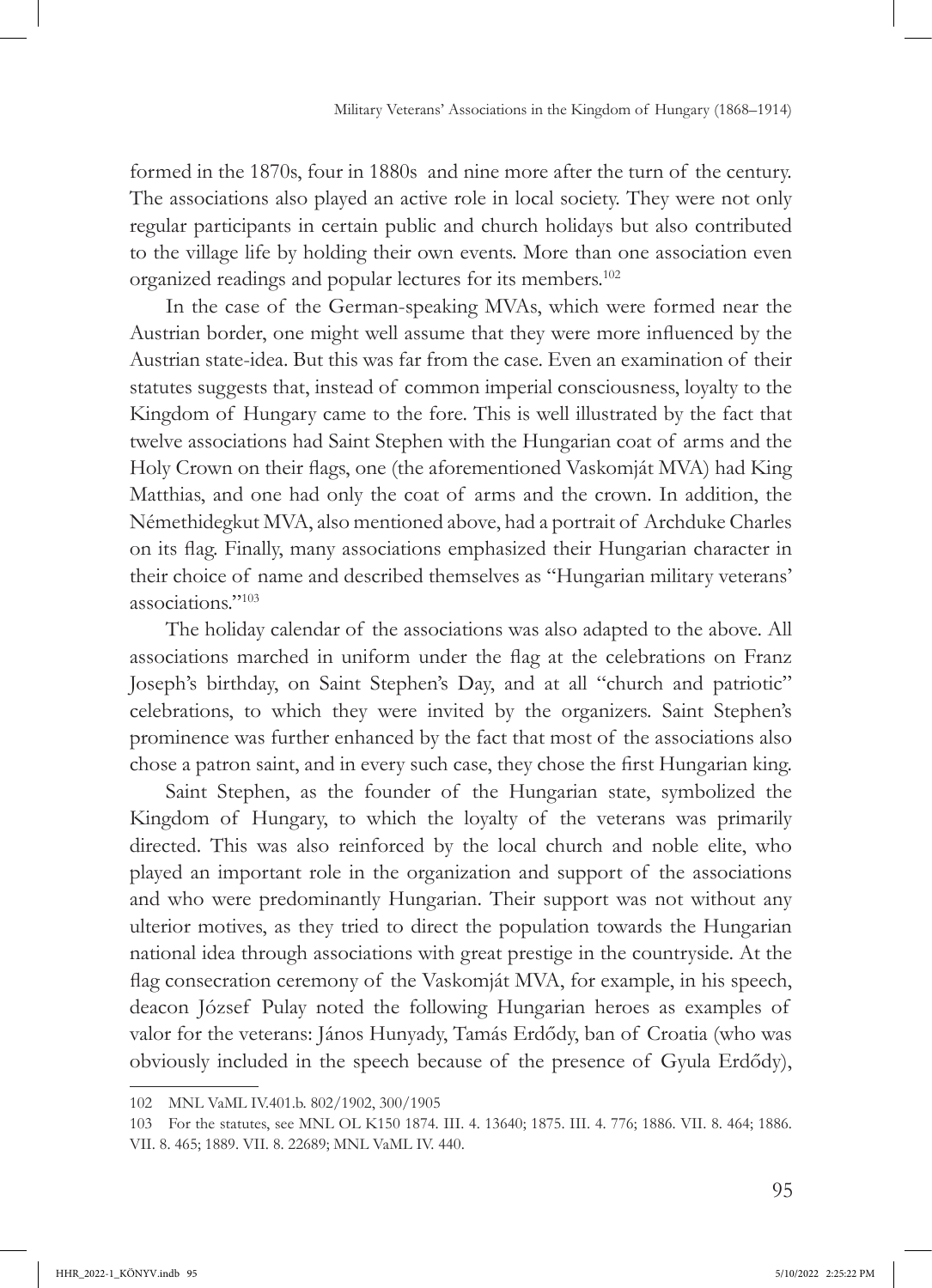Mátyás Hunyadi, and the heroes of the War of Independence of 1848–49. After Pulay's speech, Gyula Erdődy exhorted those present to show "loyalty and love for His Majesty, the most noble and righteous monarch." The association also paid tribute to the king on the occasion of the consecration of the flag.<sup>104</sup>

The activities of the German-speaking MVAs were also positively assessed by the county administration. In his report on the Némethidegkut MVA, the lord lieutenant wrote,

The behavior of its members is not only honorable, but also shows loyal devotion to the reigning king and the Hungarian fatherland, which, with its beautiful character, has a good effect everywhere, but especially on the borders of the country, towards our Styrian neighbors and raises the self-esteem and character of the nation.<sup>105</sup>

The authorities also welcomed the formation of the associations, because, as the report on the Vasdobra (today Neuhaus am Klausenbach, Austria) MVA shows, the phenomenon that many veterans joined the neighboring Styrian association had gradually disappeared. This was seen as a positive development, even if close links with the Styrians were maintained and they were mutually present at each other's celebrations. For example, four Styrian associations were represented at the flag consecration ceremony of the Vaskomját MVA, and several foreign associations sent their representatives to the flag consecration ceremony of the Nagyfalva MVA in 1911.<sup>106</sup>

In other words, the German-speaking associations, in addition to fostering the military spirit and esprit de corps, primarily considered it their task to pledge and nurture loyalty to the king and the Kingdom of Hungary. However strongly the Hungarian political circles may have wanted to push nationalism and Magyarization, these sentiments and ideologies were distant from the rural German-speaking population. Loyalty to king and country did not mean nationalism. Even at the turn of the century, the pre-modern socalled "Hungarus" identity, which had its roots in the Middle Ages but became dominant only in the early modern period, was still predominant among the German minority, and the degree of national mobilization (whether German or Hungarian) remained low. The essence of the Hungarus identity was loyalty to the Kingdom of Hungary without linguistic, religious, or cultural differences,

<sup>104</sup> Anonymous, "A vas-komjáti aggharczos egylet zászlószentelése," *Vasvármegye*, June 22, 1902, 5; MNL VaML IV.401.b. 511/1902

<sup>105</sup> MNL OL K148. 1880. IV.D. 665.

<sup>106</sup> Anonymous, "Aggharcos-parádé a nagyfalvai úton," *Vasvármegye*, September 5, 1911, 5.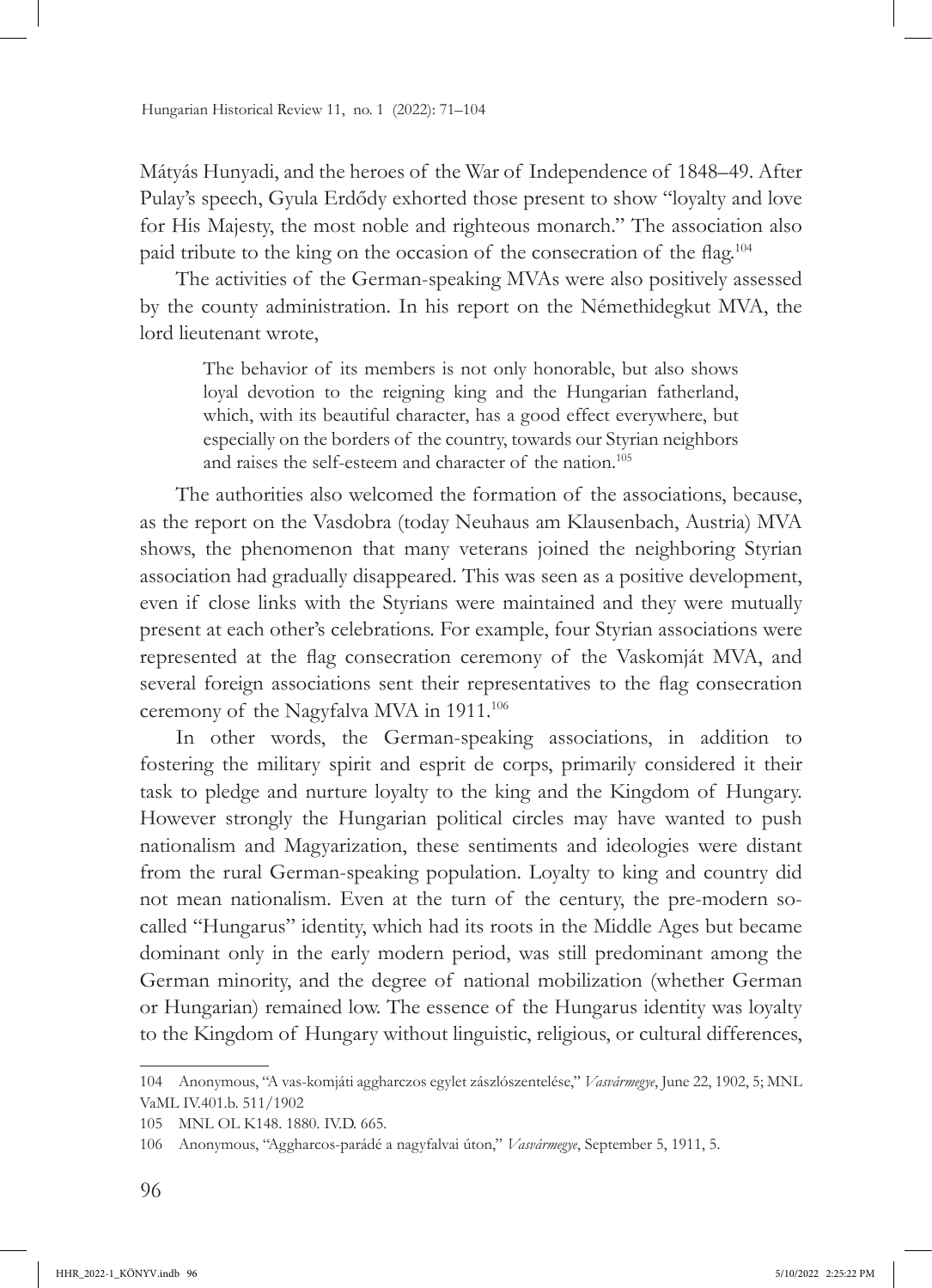mixed with strong local identity. The German minority groups in Hungary had no common national identity, and they identified themselves according to their place of residence, culture, and religion.<sup>107</sup>

#### *Conclusion*

In Hungary in the Dualist era, there was nothing analogous to the veterans' movements found in Austria or Germany. Although the number of associations grew steadily before World War I, these associations spread only locally. The MVAs were formed above all in a German-speaking environment (mainly in western Transdunabia), even if they appeared sporadically among Slovaks and Croats in western Hungary and among Hungarians in the larger towns.

The lack of a veterans' movement is perhaps most easily explained by the lack of a national army and the supranational ideology of the Habsburg Army. This is confirmed by the fact that the 1848–49 Honvéd army veterans' associations were able to spread throughout the country in a short space of time. In 1867, the former veterans of the Hungarian War of Independence established their associations throughout the country on a territorial basis. As a result, within a year, Honvéd army veterans' associations were established in every county and several towns, with a total of 50,000 members, and a central organization was even created.108

Attachment to national identity, however, would be an overly simplistic explanation. For example, the number of members in the case of the Honvéd army associations is somewhat deceptive: the associations themselves were largely formed by former officers in the seats of the counties, but membership was not entirely voluntary. It was prescribed by the administrative authorities on central orders, and even the Honvéd army veterans had to prove their identity. It is also surprising that the Royal Hungarian Honvéd Army established in 1868 was not able to influence the Hungarian-speaking population in this respect. Finally, the ideology of the army would not provide an explanation for similar attitudes among the nationalities. It is interesting, for example, that MVAs did not appear among the Serb or Croat population of the former military frontier.

The explanations (of which a sense of national identity is only one) are more complex. First, one must consider the political and economic situation

<sup>107</sup> Baumgartner, "Der nationale Differenzierungsprozess."

<sup>108</sup> Farkas, "Régi honvédek," 1019–23.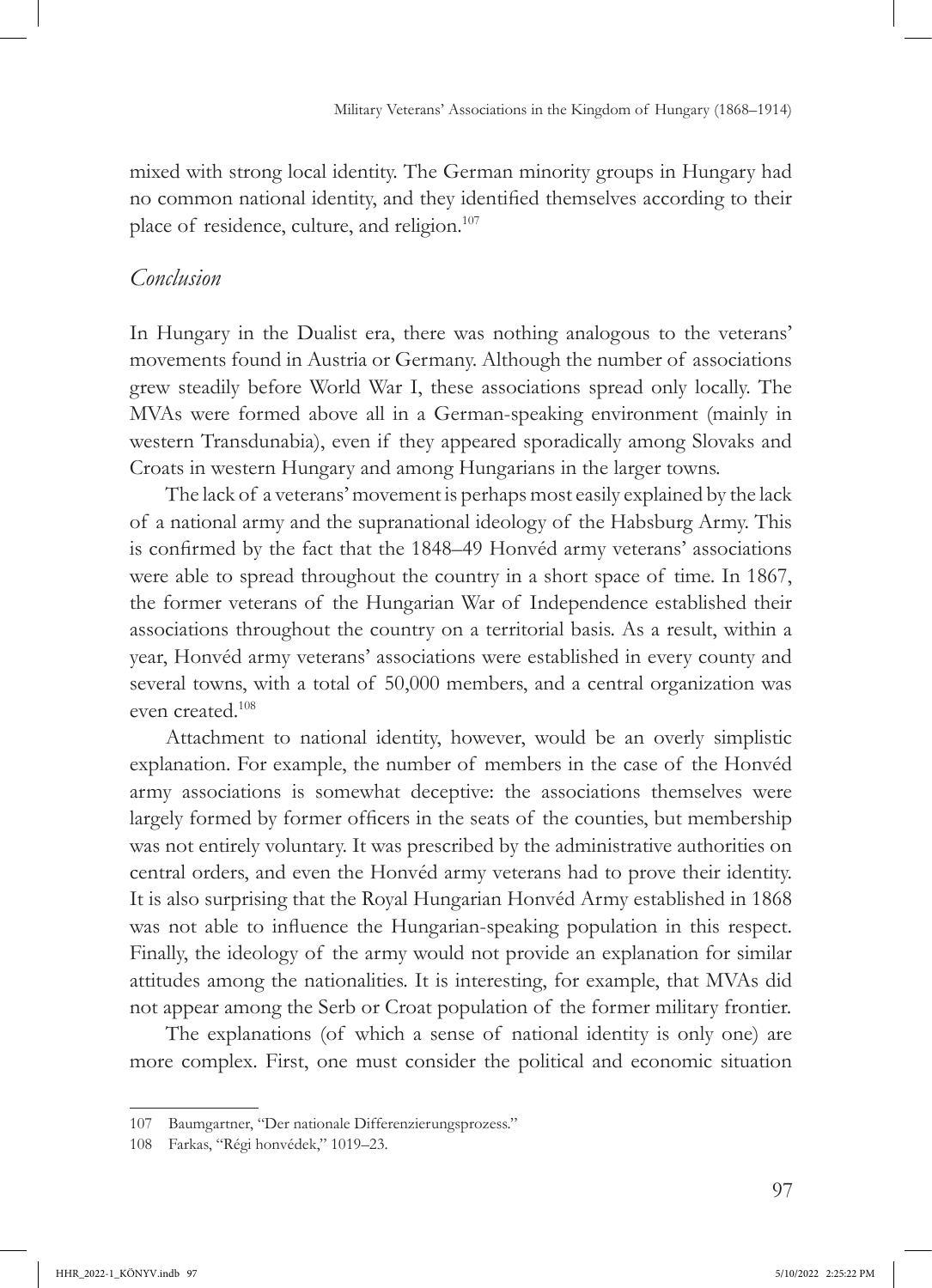of Hungary. Hungary had always occupied a special status within the Habsburg Monarchy, and military organization was no exception. Until the second half of the nineteenth century, Hungary was less integrated into the Habsburg fiscalmilitary state, and thus there was less of a military tradition on which to build.<sup>109</sup>

Financial considerations were an equally important factor. Since MVAs were primarily relief associations, their establishment and maintenance required significant financial sacrifices from the membership. Even to join a MVA required a considerable investment, as uniforms and side arms had to be purchased. Thus, the establishment of MVAs depended heavily on the financial strength and standard of living of the population, which was generally lower in Hungary than in Austria. Furthermore, there were also huge regional differences within Hungary. In rural areas in particular, the population invested primarily in fire-fighting associations and less often in economic or other cultural associations (such as reading or singing clubs), or in the creation of a broader relief association.<sup>110</sup>

In addition to the above, the lack of a widespread veterans' movement suggests that there was simply no need to create such organizations, and this in turn point to the limits of the impact of general conscription on the wider society. On one hand, the militarization of society is a phenomenon of modernization, but even at the outbreak of World War I, nearly two-thirds of the country's population was still traditional agrarian with a very low level of literacy in many places. The lack of MVAs indicates at least in part (and is explained by) the low degree of social militarization of the population. On the other hand, in the case of the Hungarian urban bourgeoisie and middle class, national reasons undoubtedly played a role. Though the officer corps and the army itself were highly prestigious and the spread of pre-military training among the Hungarian urban middle class suggests the importance of military values at the turn of the century, the supranational ideology of the army and the memory of the war of independence did inhibit the formation of MVAs among the national middle class.111 The mixed, often mocking reception of the associations formed in the larger towns also indicates the lower level of prestige enjoyed by veterans.

Even if one cannot speak about a general veterans' movement in Hungary, the study of the MVAs that were formed nonetheless yields some interesting insights. One of these is that the Habsburg Army could have played a role in

<sup>109</sup> Hochedlinger, *The Habsburg Monarchy.*

<sup>110</sup> For the case of Baranya County, see Márfi, *Baranya vármegye egyesületei*.

<sup>111</sup> Hajdu, *Tisztikar és középosztály*, 227–54; Tangl, "Katonás nevelés és a militiarmus."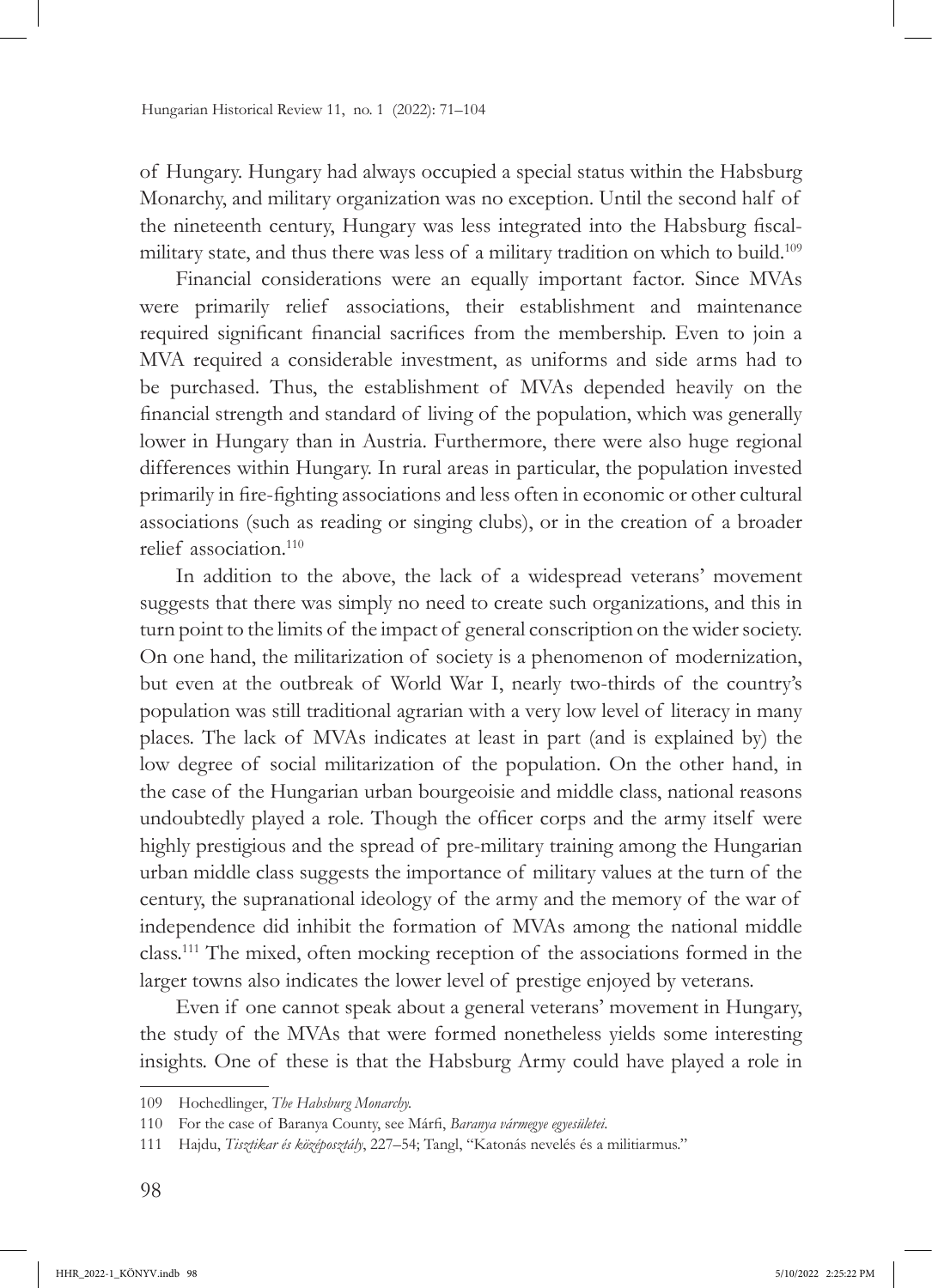strengthening loyalty to the Habsburg House in this part of the Monarchy, but only in the Hungarian context. For historical reasons, there was no breeding ground for the idea of unified empire in Hungary, even among the German minority.

Given the small number of MVAs in Hungary, the state did not play a role in their spread and operation, but the local Hungarian elites supported them in some cases. The example of the MVAs in the German-speaking rural areas of Vas County reveals that, where the MVAs enjoyed a high level of prestige, the Hungarian elites tried to put them at the service of Magyarization. This met with only limited success, however. The identity of Hientzen was more dominated by the pre-modern Hungarus-idea, and even the Vas County MVA in Szombathely (and other towns) had a very special interpretation of the national consciousness. Not only was the use of imperial symbols common among veterans even in the late 1880s, but the heroic past of the Habsburg Army and the idea of the Hungarian nation were compatible for them, as both symbolized loyalty and duty to the king and the Hungarian fatherland. It was at the turn of the century that the imperial symbols began to be replaced by Hungarian ones. This also shows that the Hungarian national idea could have distinct meanings even in Hungarian-speaking populations, meanings which in some cases were very different from what was nationalists expected. Finally, it is noteworthy that these contradictions did not cause any conflict on the local level either, and the Vas County MVA was not exposed to nationalist critics from the Hungarianspeaking population of Szombathely. On the contrary. Even though it did not enjoy a high level of prestige, its humanitarian patriotic goals were recognized and its events were popular among the town's population.

### *Archival Sources*

Budapest Főváros Levéltára [Budapest City Archives] (BFL)

IV.1428. Politikai iratok gyűjteménye [Collection of political records] Magyar Nemzeti Levéltár Országos Levéltára [National Archive of Hungary] (MNL OL)

K148 Belügyminisztériumi levéltár, Elnöki iratok [Archive of Ministry of Interior, presidential records]

K150 Belügyminisztériumi levéltár, Áltatlános iratok [Archive of Ministry of Interior, general records]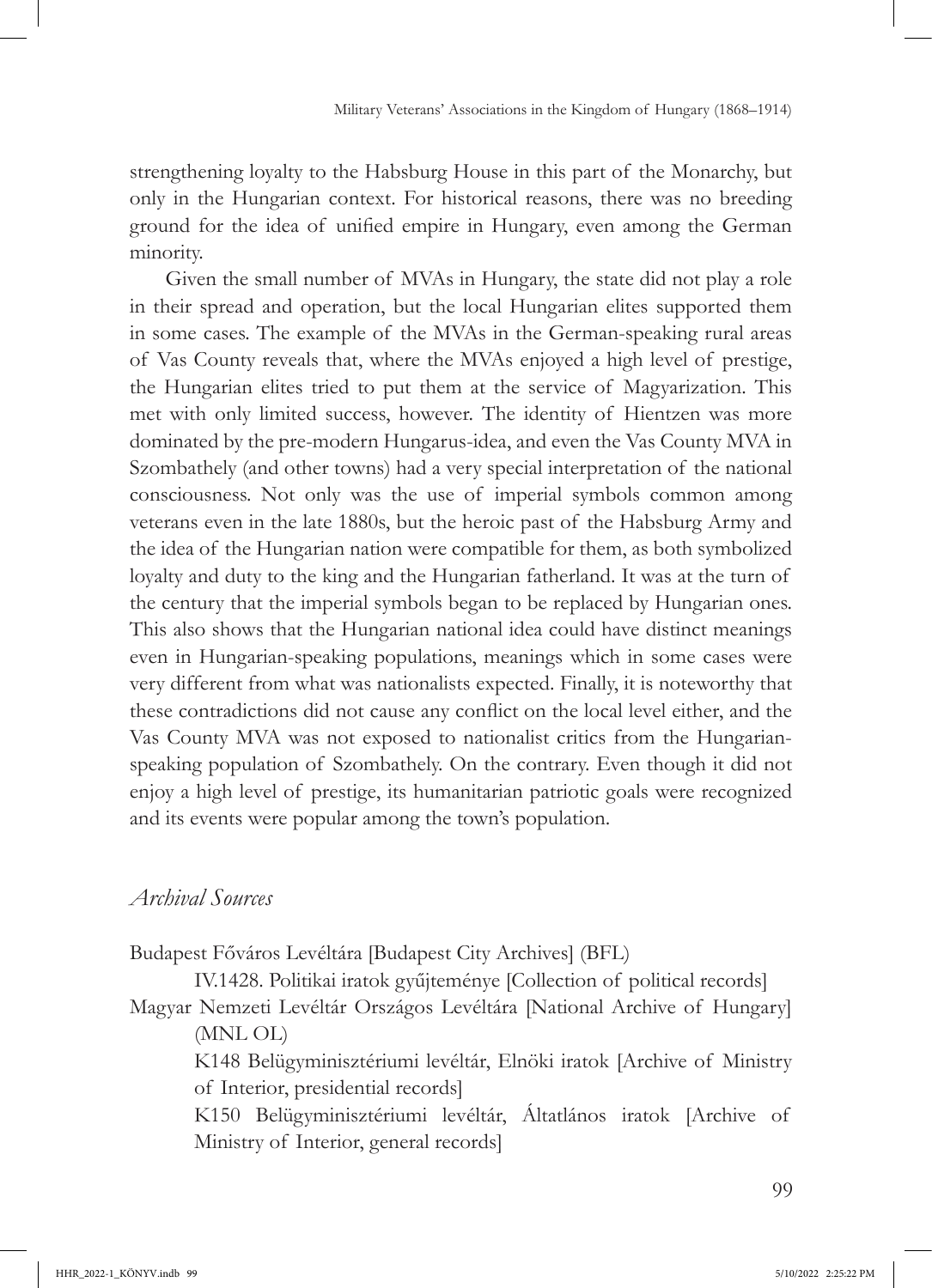Magyar Nemzeti Levéltár Vas Megyei Levéltára [Nation Archive of Hungary, Archive of Vas County] (MNL VaML)

IV.401.b. Vas vármegye főispánjának iratai, Általános iratok [Records of Lieutenant of Vas County, general records]

IV.405.b. Vas vármegye alispájának iratai, Közigazgatási iratok [Records of Lord lieutenant of Vas County, administrative records]

IV.440. Vas vármemgye egyesületeinek alapszabályai [Statutes of Associations in Vas county]

V.173.b. Szombathely város polgármesterének iratai, Bizalmas iratok [Records of Mayor of Szombathely, administrative records]

# *Bibliography*

#### Primary sources

- *A Magyar Szent Korona országainak 1910. évi népszámlálása. Első rész. A népesség főbb adatai községek és népesebb puszták, telepek szerint* [The 1910 census of the countries of the Hungarian Holy Crown. Part 1. Main data on the population by villages and more populous plains and settlements]. Budapest: Athenaeum Irodalmi és Nyomdai R-Társulat, 1912.
- *Budapesti czím és lakjegyzék, 1891–1892* [Budapest address and residential register, 1891–1892]. Budapest: Franklin Társulat, 1892.
- *Budapesti czím és lakjegyzék, 1913* [Budapest address and residential register, 1913]. Budapest: Franklin Társulat, 1913.
- *Magyarországi Rendeletek Tára, 1873* [Catalogue of Hungarian ordinances, 1873]. Budapest: Vodianer F., 1873.
- Varga, Gyula. *Magyarország egyletei és társulatai 1878-ban* [Associations and societies of Hungary in 1878]. Budapest. Az Athenaeum R. Társ. Könvnyomdája, 1880.

#### Newspapers

*Dunántúl Hadastyánok Lapja Hódmezővásárhely Magyar Polgár Mohács Pécsi Figyelő Pesti Hírlap*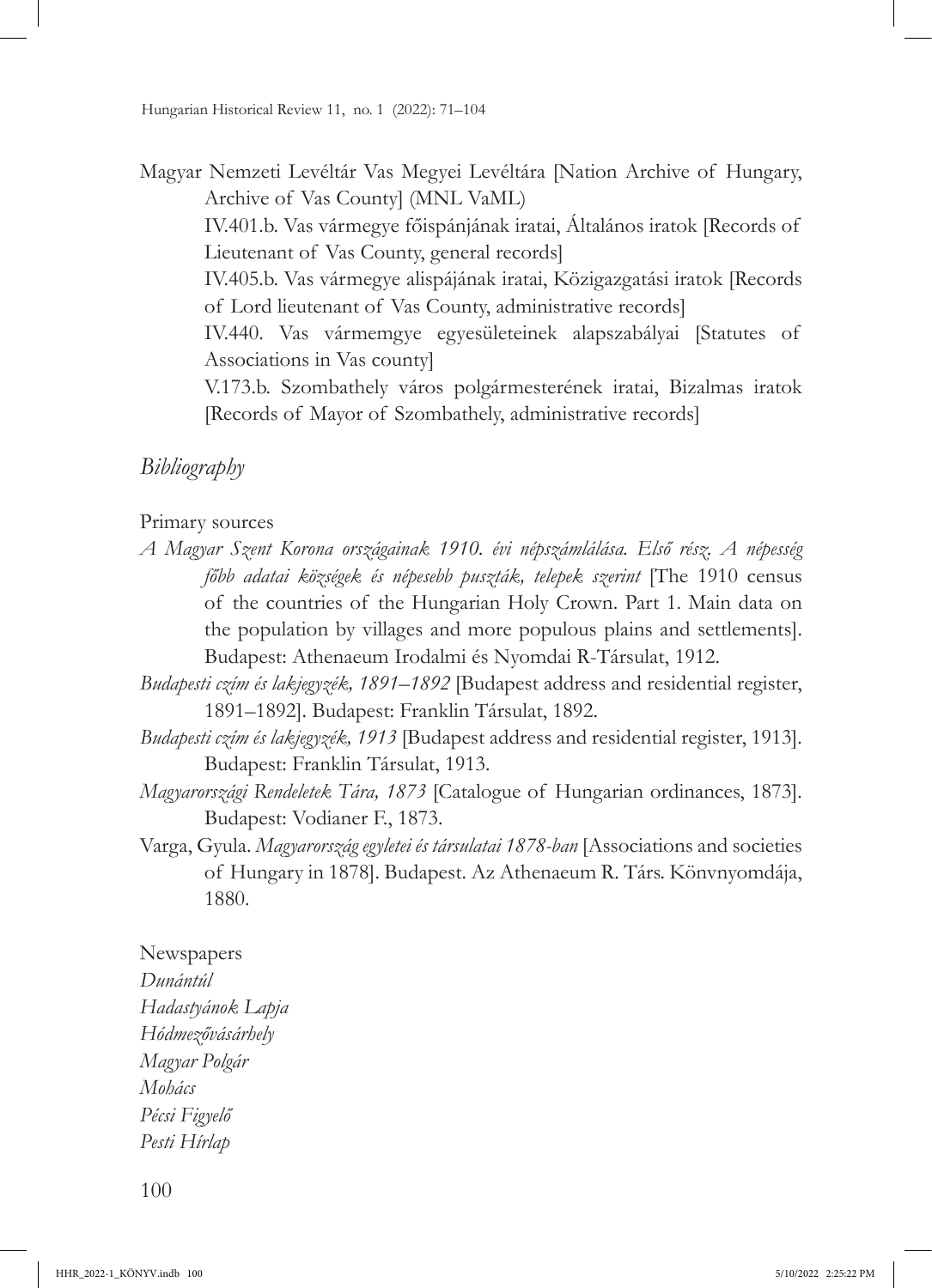*Pesti Napló Soproni Napló Torma Vasmegyei Közlöny Vasmegyei Lapok Vasvármegye*

Secondary literature

- Allmayer-Beck, Johann Christoph. "Die bewaffnete Macht in Staat und Gesellschaft." In *Die Bewaffnete Macht,* vol. 5 of *Die Habsburgermonarchie 1848–1918*, edited by Adam Wandruszka, and Peter Urbanitsch, 1–141. Vienna: Der Österreichischen Akademie der Wissenschaften, 1987.
- Baumgartner, Gerhard. "Der nationale Differenzierungsprozess in den ländlichen Gemeinden des südlichen Burgenlandes." In *Vom Ethnos zur Nationalität: Der nationale Differenzierungsprozeß am Beispiel ausgewählter Orte in Kärnten und im Burgenland,* edited by Andreas Moritsch, 93–155. Wiener Beiträge zur Geschichte der Neuzeit 18. Vienna–Munich: Verlag für Geschichte und Politik, R. Oldenbourg Verlag, 1999.
- Berger, Stefan and Alexei Miller. "Introduction: Building Nations In and With Empires—A Reassessment." In *Nationalizing Empires*, edited by Stefan Berger, and Alexei Miller, 1–30. Budapest: Central European University Press, 2015.
- Cieger, András. *1867 szimbolikus világa: Tanulmányok a kiegyezés koráról* [The symbolic world of 1867: Studies on the era of the compromise]*.* Budapest: MTA BTK TTI, 2018.
- Cole, Laurence and Daniel L. Unowsky, eds. *The Limits of Loyalty: Imperial symbolism, popular allegiances, and state patriotism in the late Habsburg Monarchy.*  Austrian and Habsburg Studies 9. New York, Oxford: Berghahn Books, 2007.
- Cole, Laurence. "Visions and Revisions of Empire: Reflections o n a New History of the Habsburg Monarchy." *Austrian History Yearbook* 49 (2021):
- 261–80. doi: [10.1017/S0067237818000188](https://doi.org/10.1017/S0067237818000188)
- Cole, Laurence. *Military Culture & Popular Patriotism in Late Imperial Austria*. Oxford: Oxford University Press, 2014.
- Farkas, Katalin. "Régi honvédek a kiegyezéses rendszerben: Az 1848–49-es honvédegyleti mozgalom története a kiegyezéstől az 1880-as évekig" [Old Hungarian army soldiers in the compromise system: The history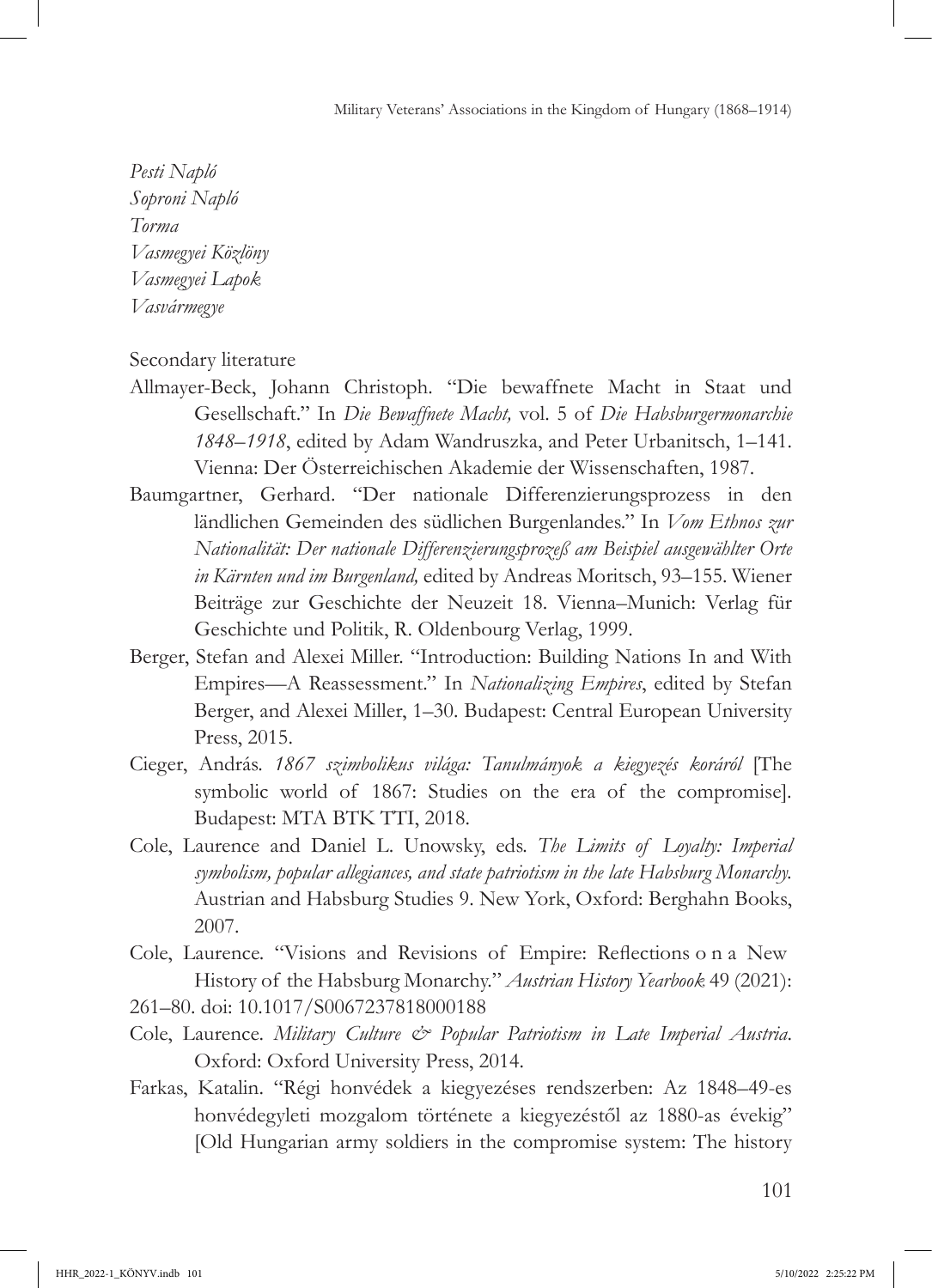of the 1848–49 militia movement from the compromise to the 1880s]. *Hadtörténelmi Közlemények* 130, no. 4 (2017): 1017–55.

- Frevert, Ute. *A Nation in Barracks: Conscription, Military Service and Civil Society in Modern Germany*. Oxford, New York: Berg, 2004
- Gerő, András. *Az elsöprő kisebbség: Népképviselet a Monarchia Magyarországán* [The overwhelming minority: Representation of the Monarchy in Hungary]. Budapest: KKETTK Közalapítvány, 2017.
- Gerő, András. *Emperor Francis Joseph, King of the Hungarians*. New York: Columbia University Press, 2001.
- Gyáni, Gábor, ed. *The Creation of the Austro-Hungarian Monarchy: A Hungarian Perspective*. New York: Routledge, 2021.
- Hajdu, Tibor. *Tisztikar és középosztály: Ferenc József magyar tisztjei* [The officer corps and the middle class: Franz Joseph's Hungarian officers]. Historia Könyvtár Monográfiák 10. Budapest: Institute of History of Hungarian Academy of Sciences, 1999.
- Hämmerle, Christa. "Die k.(u.)k. Armee als 'Schule des Volkes'? Zur Geschichte der allgemeinen Wehrpflicht in der multinationalen Habsburgermonarchie (1868–1914/18)." In *Der Bürger als Soldat. Die Militarisierung europäischer Gesellschaften im langen 19. Jahrhundert: ein internationaler Vergleich,* edited by Christian Jansen, 175–213. Frieden in Krieg. Beiträge zur Historischen Friedensforschung 3. Essen: Klartext Verlag, 2004.
- Hirschhausen, Ulrike von. "A New Imperial History? Programm, Potenzial, Perspektiven." *Geschichte und Gesellschaft* 41 (2015): 718–57. doi:

- Hochedlinger, Michael. "The Habsburg Monarchy: From Military-Fiscal State to Militarization." In *The Fiscal-Military State in Eighteenth-Century Europe: Essays in honour of P. G. M. Dickson,* edited by Christopher Storrs, 55–94. New York: Routledge, 2009.
- Judson, Pieter M. *The Habsburg Empire: A New History*. Cambridge, Massachusetts: The Belknap Press of Harvard University Press, 2018.
- Kövér, György. "Statisztikai asszimiláció Magyarországon, 1880–1910" [Statistical assimilation in Hungary, 1880–1910]. *Századok* 150, no. 5 (2016): 1221–58.
- Leonhard, Jörn and Ulrike von Hirschhausen. "Does the Empire strike back? The Model of the Nation in Arms as a Challenge for Multi-Ethnic Empires in the Nineteenth and Early Twentieth Century." *Journal of*

[<sup>10.13109/</sup>gege.2015.41.4.718](https://doi.org/10.13109/gege.2015.41.4.718)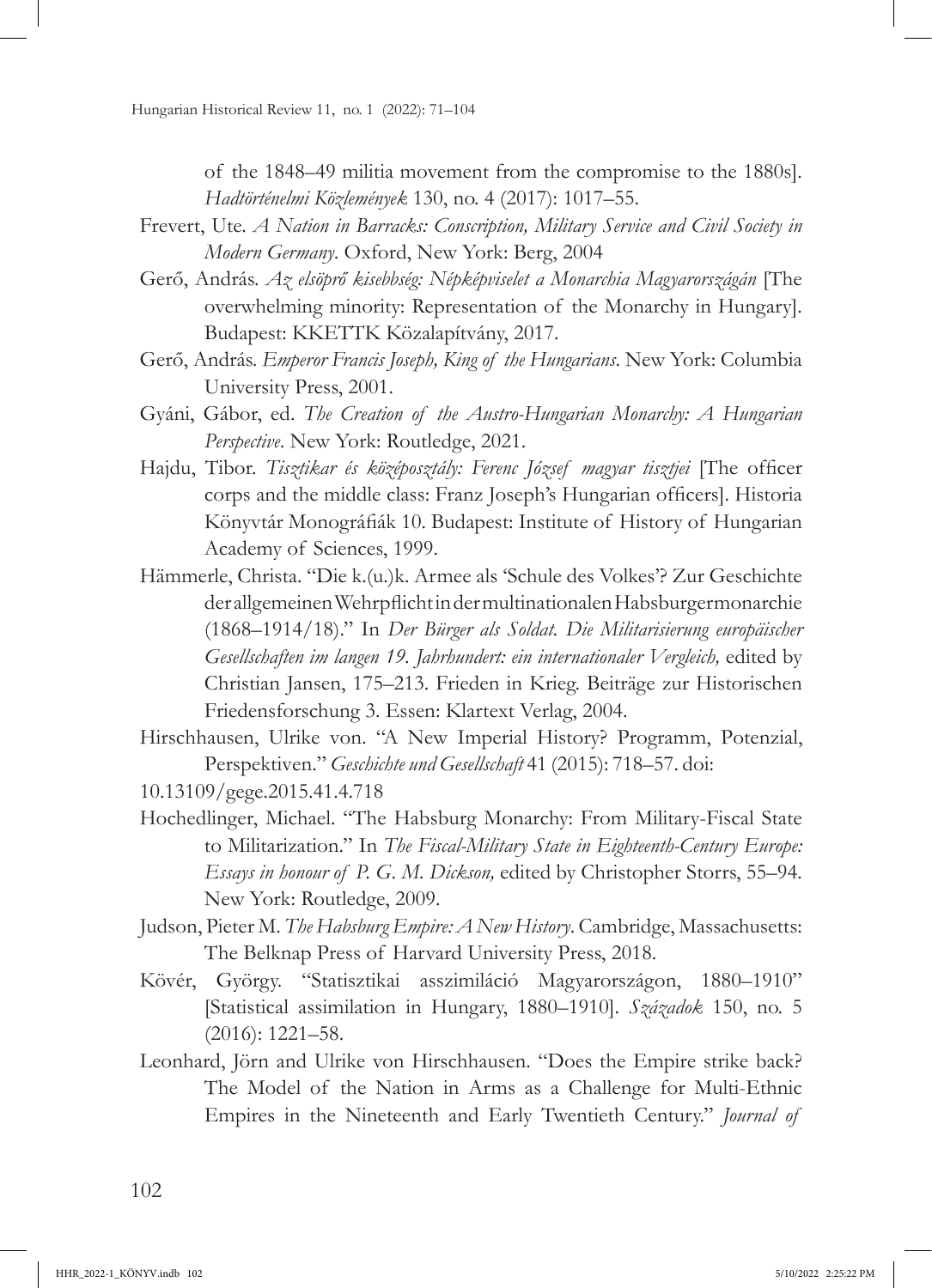*Modern European History* 5, no. 2 (2007): 194–221. doi:

[10.17104/1611-8944\\_2007\\_2\\_194](https://doi.org/10.17104/1611-8944_2007_2_194)

- Márfi, A ttila. " Baranya vármegye egyesületei ( 1867–1914)" [ Associations of Baranya County (1867–1914)]. In *Baranyai helytörténetírás: A Baranya Megyei Levéltár évkönyve* [The local history of Baranya: Yearbook of the Baranya County Archives], edited by László Szita, 193–214. Pécs: Baranya Megyei Levéltár, 1988.
- Melega, Miklós. *A modern város születése: Szombathely infrastrukturális fejlődése a dualizmus korában* [The birth of the modern city: Infrastructural development of Szombathely in the Dualist era]*.* Archivum Comitatus Castriferrei 5*.* Szombathely: Vas Megyei Levéltár, 2012.
- Péter, László. "The Army Question in Hungarian Politics 1867–1918." *Central Europe* 4, no. 2 (2006): 83–110. doi: [10.1179/174582106x147338](https://doi.org/10.1179/174582106x147338)
- Pintér, József. *A Vasmegyei Aggharcos Egyesület 50 éve* [50 years of the Vasmegyei Aggharcos Association]. Szombathely, 1934.
- Rayman, János. "A mohácsi hadastyán egylet" [The Mohács Veterans' Association]. In *A Janus Pannonius Múzeum Évkönyve 44–45 (1999–2000),* edited by Ádám Uherkovich, 135–50. Pécs: Baranya Megyei Múzeumok Igazgatósága, 2002.
- Rayman, János. "Adatok a Pécsi és baranyai hadastyán egyletek történetéhez" [Data on the history of the Pécs and Baranya veterans' associations]. In *Tanulmányok Pécs történetéből 5–6*, edited by Font Márta, and Vonyó József, 183–200. Pécs: Pécs Története Alapítvány, 1999.
- Rohkrämer, Thomas. *Der Militarismus der "kleinen Leute": Die Kriegervereine im Deutschen Kaiserreich 1871–1914*. Beiträge zur Militärgeschichte 29*.* Munnich: R. Oldenburg Verlag, 1990.
- Seewann, Gerhard. *A magyarországi németség története* [The history of the Germans in Hungary]*.* Vol. 1–2. Budapest: Argumentum, 2015.

Stergar, Rok. "National Indifference in the Heyday of Nationalist Mobilization?

- Ljubljana Military Veterans and the Language of Command." *Austrian History Yearbook* 43 (2012): 45–58. doi: [10.1017/S0067237811000580](https://doi.org/10.1017/S0067237811000580)
- Tangl, Balázs. "Ezredideológiák és ezredkultúrák a cs. (és) kir. Hadseregben" [Regimental ideologies and cultures in the imperial (and) royal army]. *Hadtörténelmi Közlemények* 129, no. 3 (2016): 670–94.
- Tangl, Balázs. "Katonás nevelés és a militarizmus kérdése a dualizmus-kori Magyarországon" [Military education and militarism in Dualist-era Hungary]. *Aetas* 32, no. 1 (2017): 45–67.